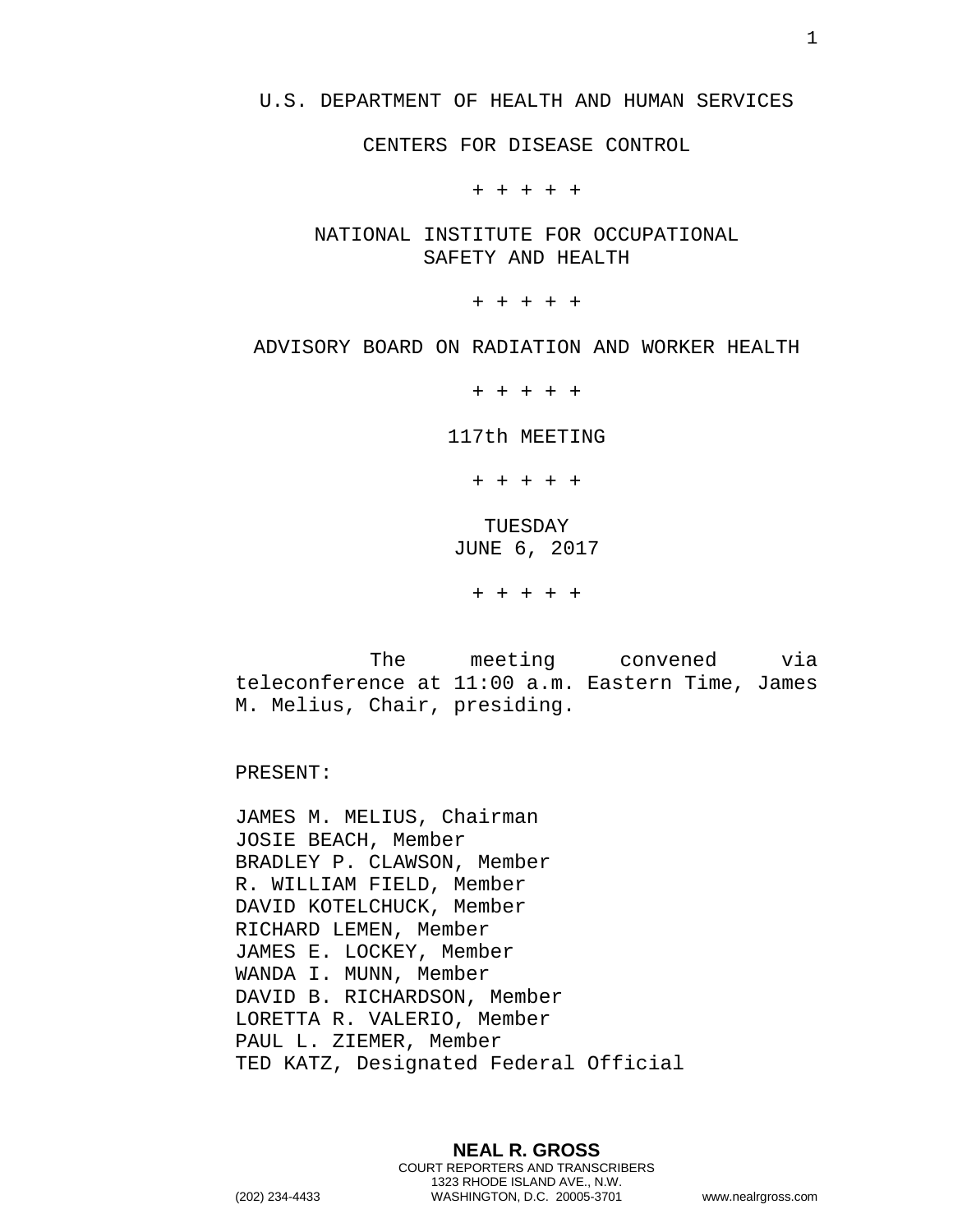### REGISTERED AND/OR PUBLIC COMMENT PARTICIPANTS:

ADAMS, NANCY, NIOSH Contractor ALLEN, DAVE, DCAS ANIGSTEIN, BOB, SC&A BARRIE, TERRIE HINNEFELD, STU, DCAS KOTSCH, JEFF, DOL LEWIS, GREG, DOE McKEEL, DAN NETON, JIM, DCAS OSTROW, STEVE, SC&A RAFKY, MICHAEL, HHS RAMSPOTT, JOHN RUTHERFORD, LaVON, DCAS STIVER, JOHN, SC&A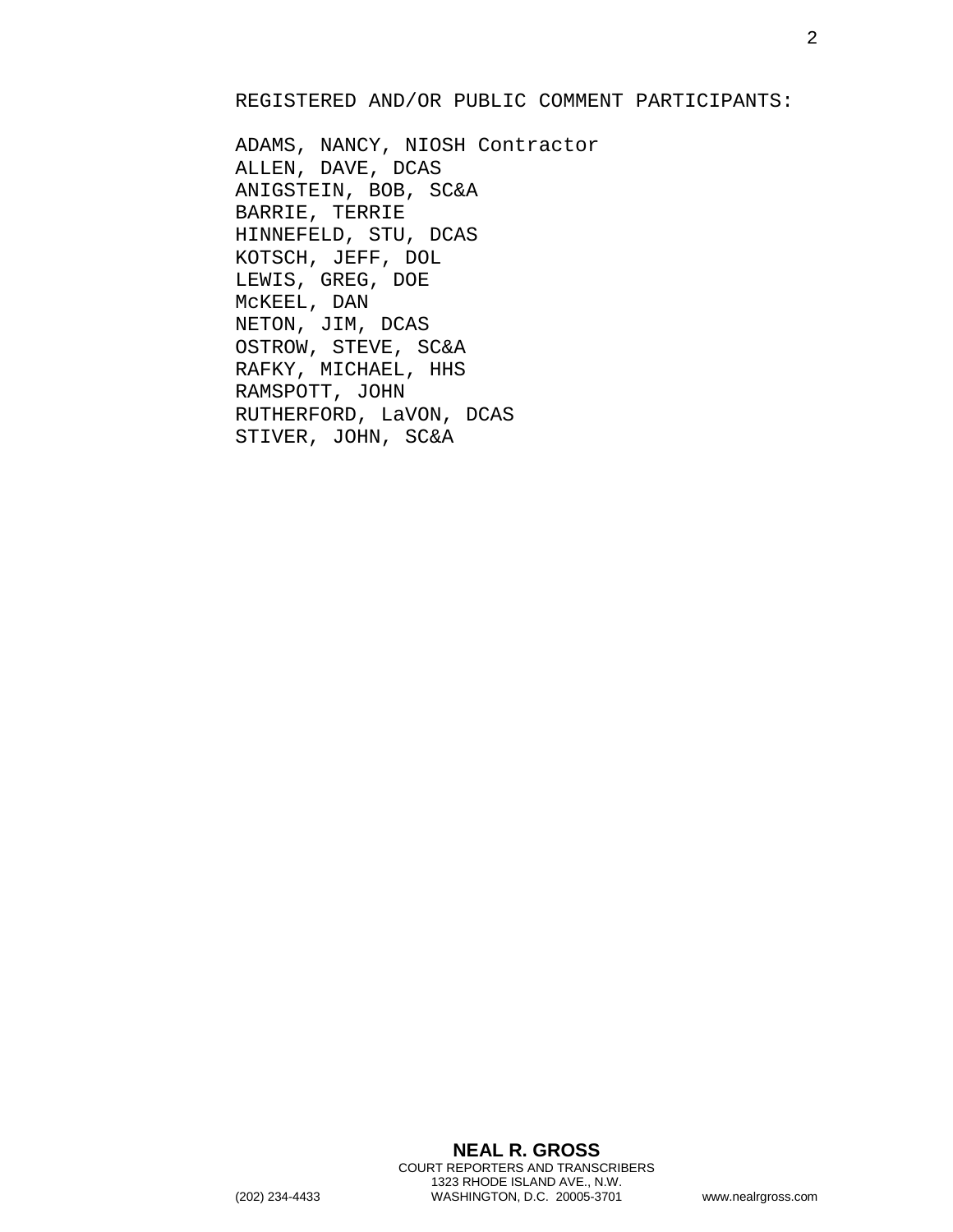# **Contents**

| March Board Meeting Final Vote Tallies 5         |
|--------------------------------------------------|
| GSI Site Profile Review Follow-Up 6              |
| Special Exposure Cohort (SEC) Petition Status 11 |
|                                                  |
| Updates from Work Groups and Subcommittees (as   |
|                                                  |
| Plans for the August 2017 Board Meeting 27       |
|                                                  |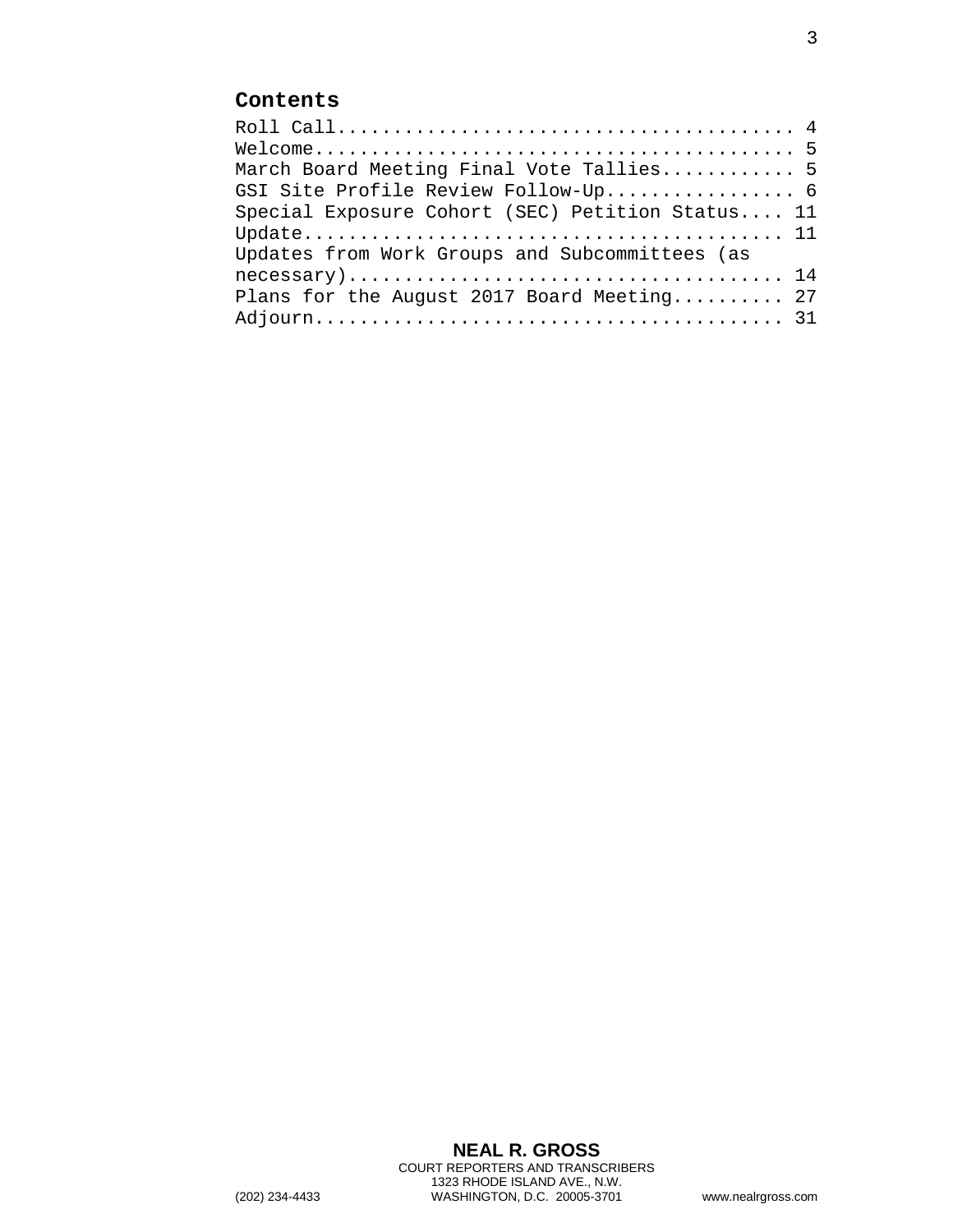<span id="page-3-0"></span>

| $\mathbf 1$    | $P-R-O-C-E-E-D-I-N-G-S$                           |
|----------------|---------------------------------------------------|
| 2              | $11:00$ a.m.                                      |
| 3              | Roll Call                                         |
| $\overline{4}$ | MR. KATZ: Welcome, everyone. This is              |
| 5              | the Advisory Board on Radiation and Worker Health |
| 6              | teleconference meeting.                           |
| 7              | materials for today's meeting,<br>The             |
| 8              | which is just an agenda and one document related  |
| 9              | to GSI, should be posted on the NIOSH website,    |
| 10             | under this program's portion, schedule of         |
| 11             | meetings, today's date. So people can see that    |
| 12             | if they'd like, although the agenda is pretty     |
| 13             | simple                                            |
| 14             | Let me do roll call. Oh, I'll speak               |
| 15             | to conflict of interest first. There are no Board |
| 16             | Members with any conflicts of interest related to |
| 17             | the only site the meeting is specifically related |
| 18             | to, which is GSI, General Steel Industries.<br>So |
| 19             | no one needs to speak to conflict of interest.    |
| 20             | And let me just run down roll call to             |
| 21             | get going.                                        |
| 22             | (Roll call.)                                      |
| 23             | MR. KATZ: Okay. So we're missing four             |
|                | <b>NEAL R. GROSS</b>                              |

COURT REPORTERS AND TRANSCRIBERS 1323 RHODE ISLAND AVE., N.W.

(202) 234-4433 WASHINGTON, D.C. 20005-3701 www.nealrgross.com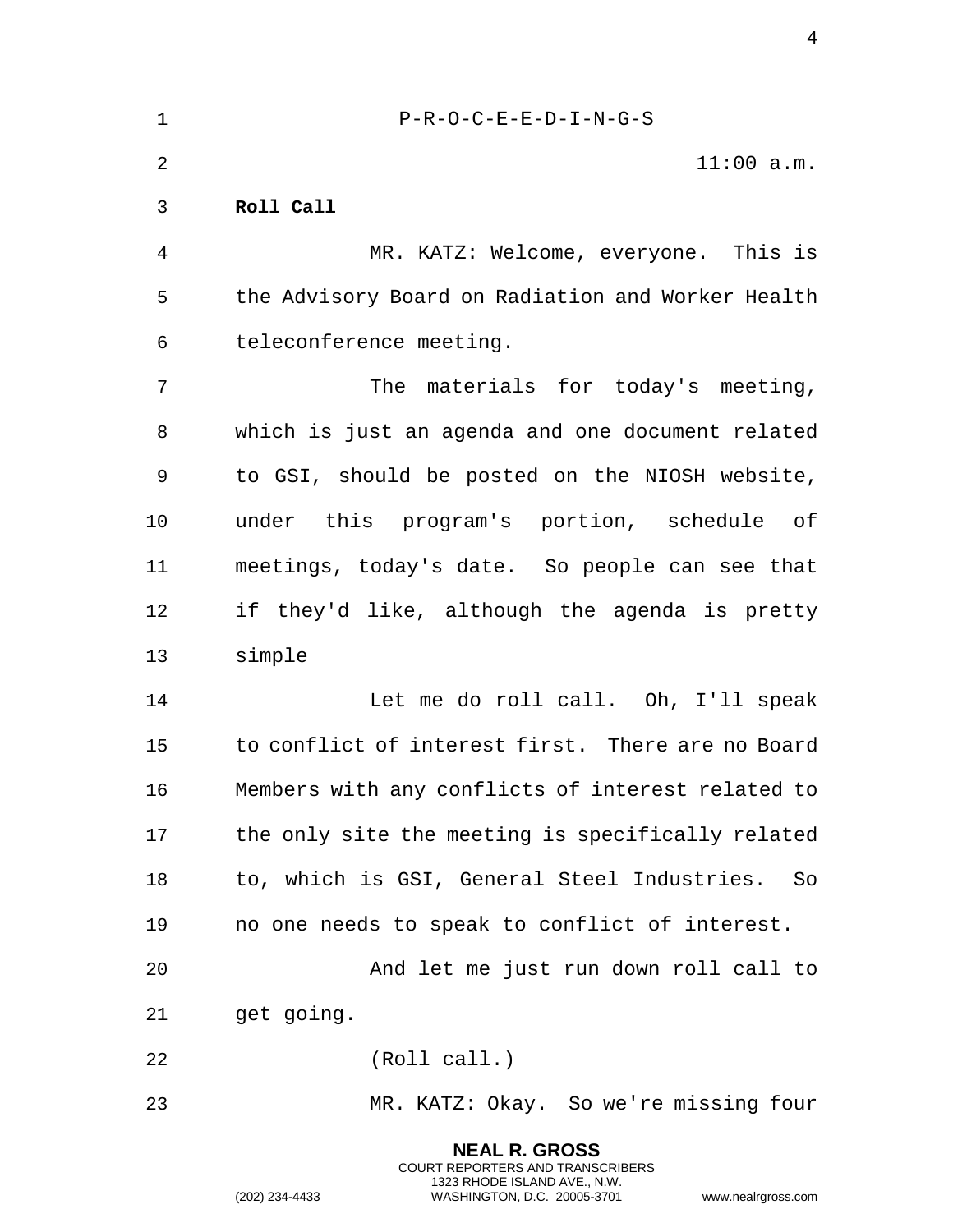1 members, but we still have a quorum. So, with 2 that, that takes care of all the preliminaries. 3 And Dr. Melius, it's your meeting.

<span id="page-4-0"></span>4 **Welcome** 

5 CHAIR MELIUS: Okay. I have the hard 6 job of saying, welcome to everybody. It's our 7 Meeting 117 of the Advisory Board on Radiation 8 and Worker Health. And let me start by turning 9 it back to you, Ted, for the final vote tallies 10 from our March Board meeting.

<span id="page-4-1"></span>11 **March Board Meeting Final Vote Tallies** 

12 MR. KATZ: Right. Thanks, Jim.

13 So, we completed the votes from the 14 March Naperville meeting on May 2nd. There were 15 votes related to two SECs.

16 Carborundum. And Carborundum, the 17 final vote was unanimous, 14, with one 18 abstention, Dr. Poston, who had been absent.

19 The second vote that we completed is 20 Rocky Flats for the final period of an SEC that 21 we were addressing, which is 1984 to 2005. And 22 the final vote was eight-to-five in favor of 23 that, with two abstentions: Dr. Poston and Dr.

> **NEAL R. GROSS** COURT REPORTERS AND TRANSCRIBERS 1323 RHODE ISLAND AVE., N.W.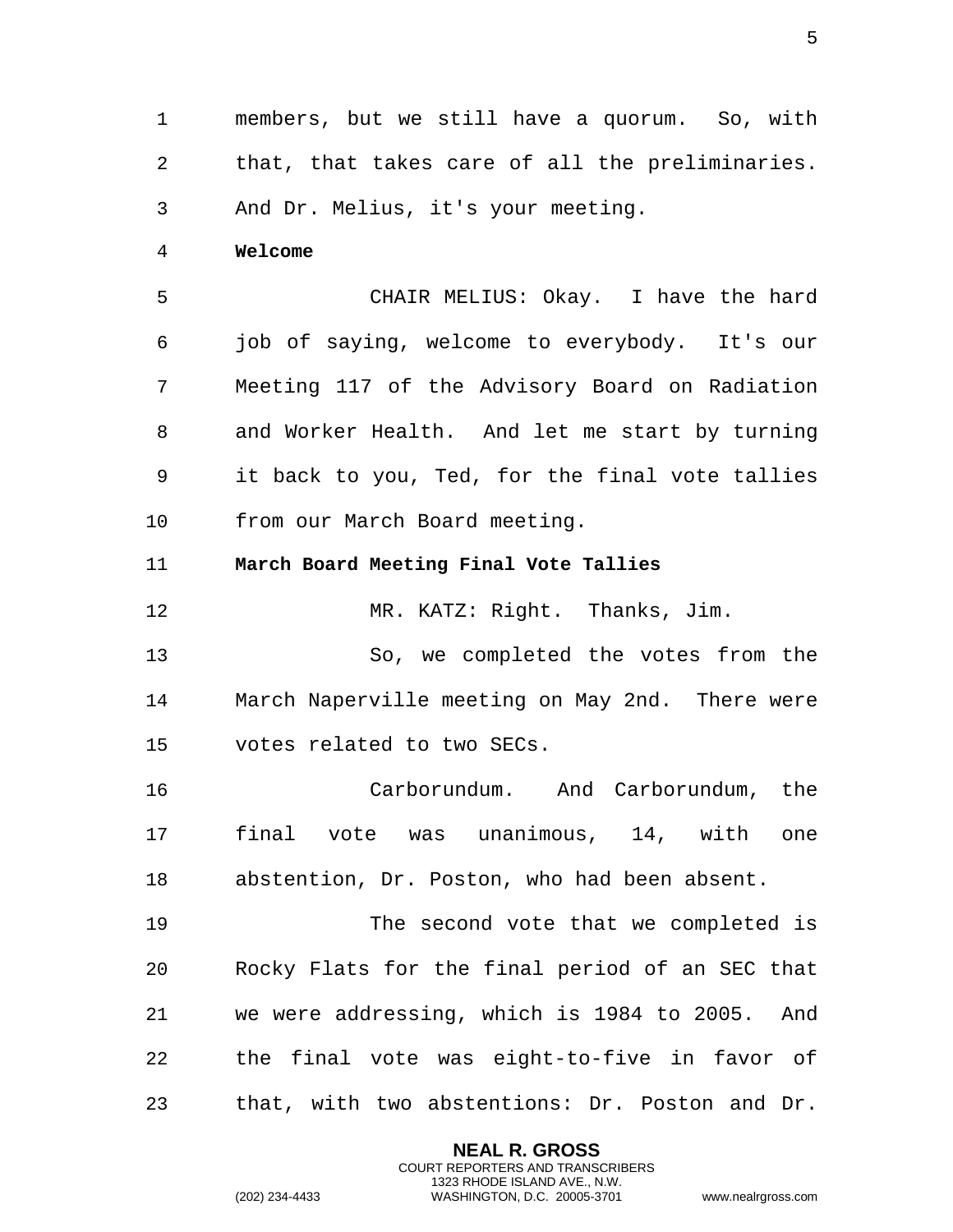1 Richardson.

2 And so that takes care of the votes 3 from March.

<span id="page-5-0"></span>4 **GSI Site Profile Review Follow-Up** 

5 CHAIR MELIUS: Okay. The next item on 6 our agenda is the GSI Site Profile Review Update. 7 I think this regards comments on 8 Appendix BB of Revision #3 on that. And at our 9 last meeting, we had discussed this. There was 10 one sort of outstanding issue that had not yet 11 been fully resolved, though it appeared to be 12 resolved at the time of our discussions.

13 And so what's been made available on 14 the website, sent out to all the Members, is the 15 NIOSH response on that particular issue, and then 16 some short comments from SC&A regarding that 17 response.

18 So, I don't know, Jim Neton or Dave 19 Allen, do you want to want to briefly summarize 20 this issue?

21 DR. NETON: Yeah, this is Jim. I think 22 Dave would be in a better position to do that 23 than me, if he's on the line.

> **NEAL R. GROSS** COURT REPORTERS AND TRANSCRIBERS 1323 RHODE ISLAND AVE., N.W.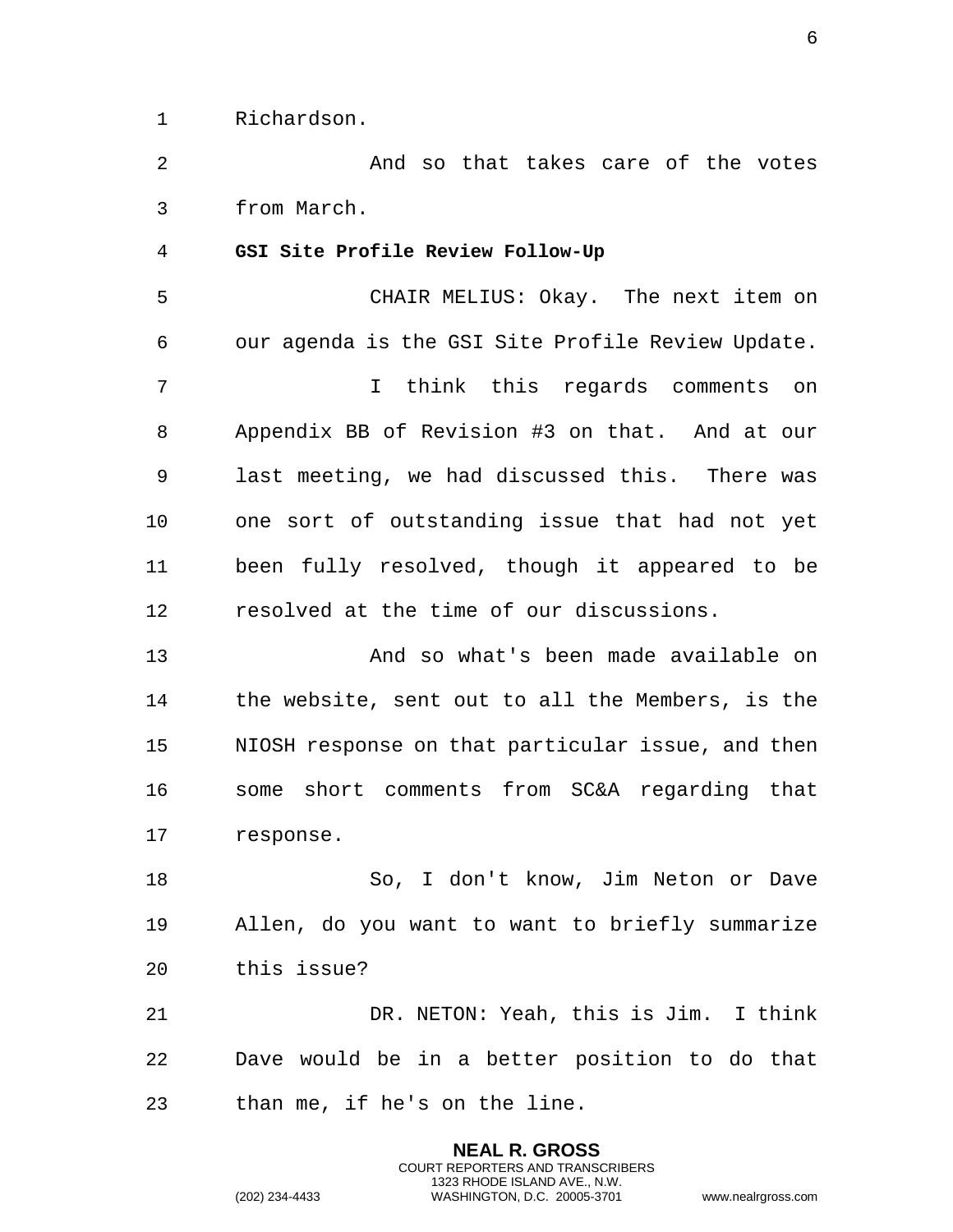1 MR. ALLEN: Yes, I'm on the line. I 2 can do that quickly. 3 The issue was, after the revision of 4 -- after the Rev 2 revision, there was a -- I'm 5 trying to recall exactly what this was -- but 6 there was a couple of items noted by SC&A that 7 weren't corrected or that were still an issue. 8 We had a Work Group meeting to discuss 9 these after I had written a White Paper that 10 outlined exactly what needed to change in 11 revision, which would become Revision 3, and that 12 was spelled out in the last page of a short White 13 Paper. 14 The Work Group agreed and we revised 15 the Appendix BB to form Revision 3. And then 16 SC&A was tasked to make sure that we did actually 17 do what we said we were going to do. And SC&A 18 briefly looked at that, since it's only short,

19 minor changes.

20 They looked at it, they said yes, but 21 they did come up with an issue of, we did not 22 specify the exact -- I'm going to get this wrong 23 -- radiation type for the neutrons. We didn't

> **NEAL R. GROSS** COURT REPORTERS AND TRANSCRIBERS 1323 RHODE ISLAND AVE., N.W.

(202) 234-4433 WASHINGTON, D.C. 20005-3701 www.nealrgross.com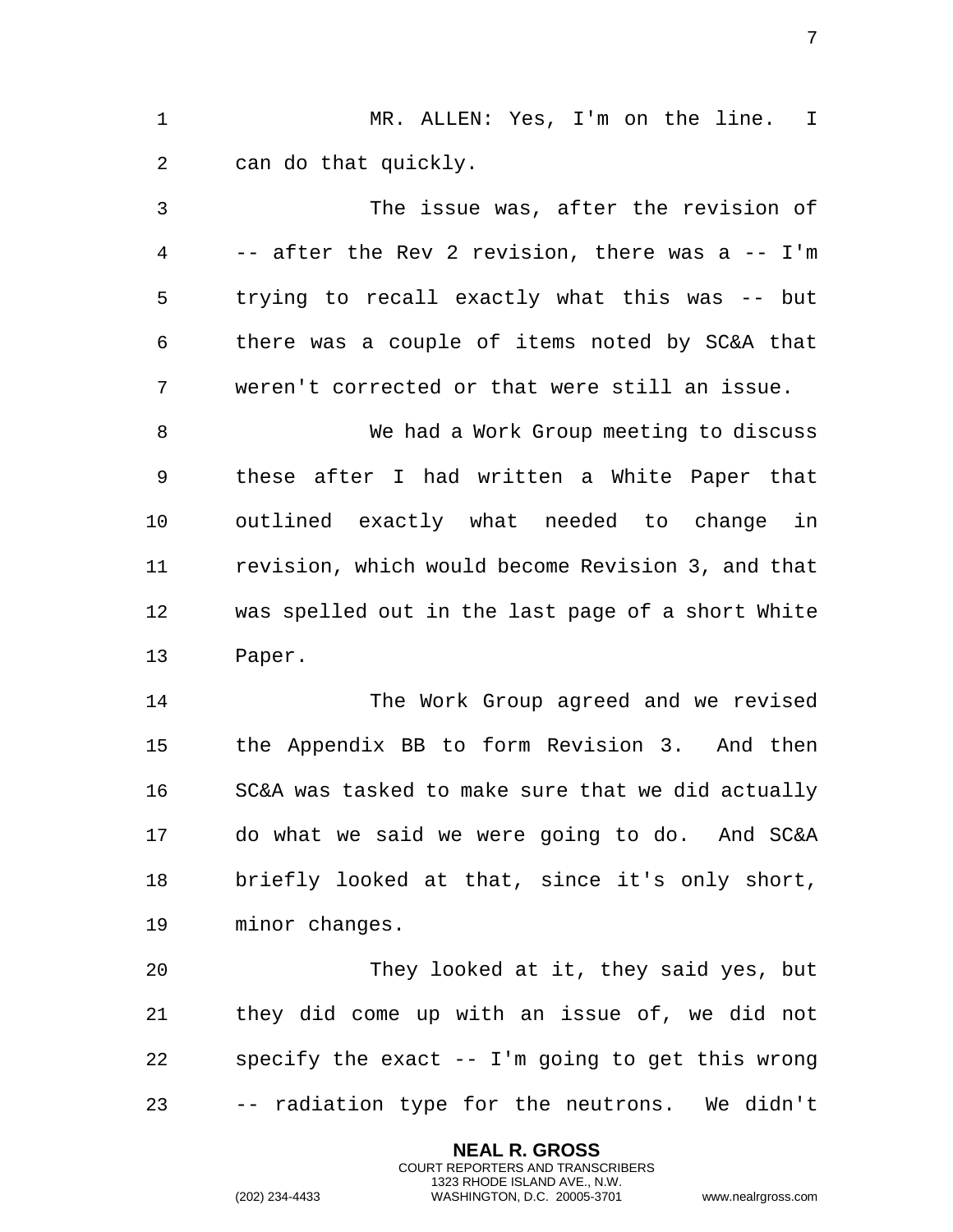1 specify that it was H\*(10) instead of any other 2 type, such as Hp(10).

3 We pointed out that it had not been 4 specified before. And SC&A's only review of PER-5 57 showed that we were using H\*(10,) and while it 6 would be better to put that in the TBD, we didn't 7 think it was a fatal flaw and it didn't really 8 need to be revised at this point just to add that, 9 since not every aspect of dose reconstruction is 10 included in every TBD. There is other documents 11 and policies, et cetera, that you have to rely on 12 from time to time.

13 And I essentially put that in a short 14 written response for the Board and submitted it. 15 I don't recall the date. And that's the summary 16 of it.

17 CHAIR MELIUS: Yeah. Submitted it 18 about a month ago, April 6.

19 MR. ALLEN: Yeah, April 6.

20 CHAIR MELIUS: Yeah. Thank you, Dave. 21 Dr. Ziemer, do you have any -- you're 22 the head of the Work Group, do you have any

> **NEAL R. GROSS** COURT REPORTERS AND TRANSCRIBERS 1323 RHODE ISLAND AVE., N.W.

23 comments?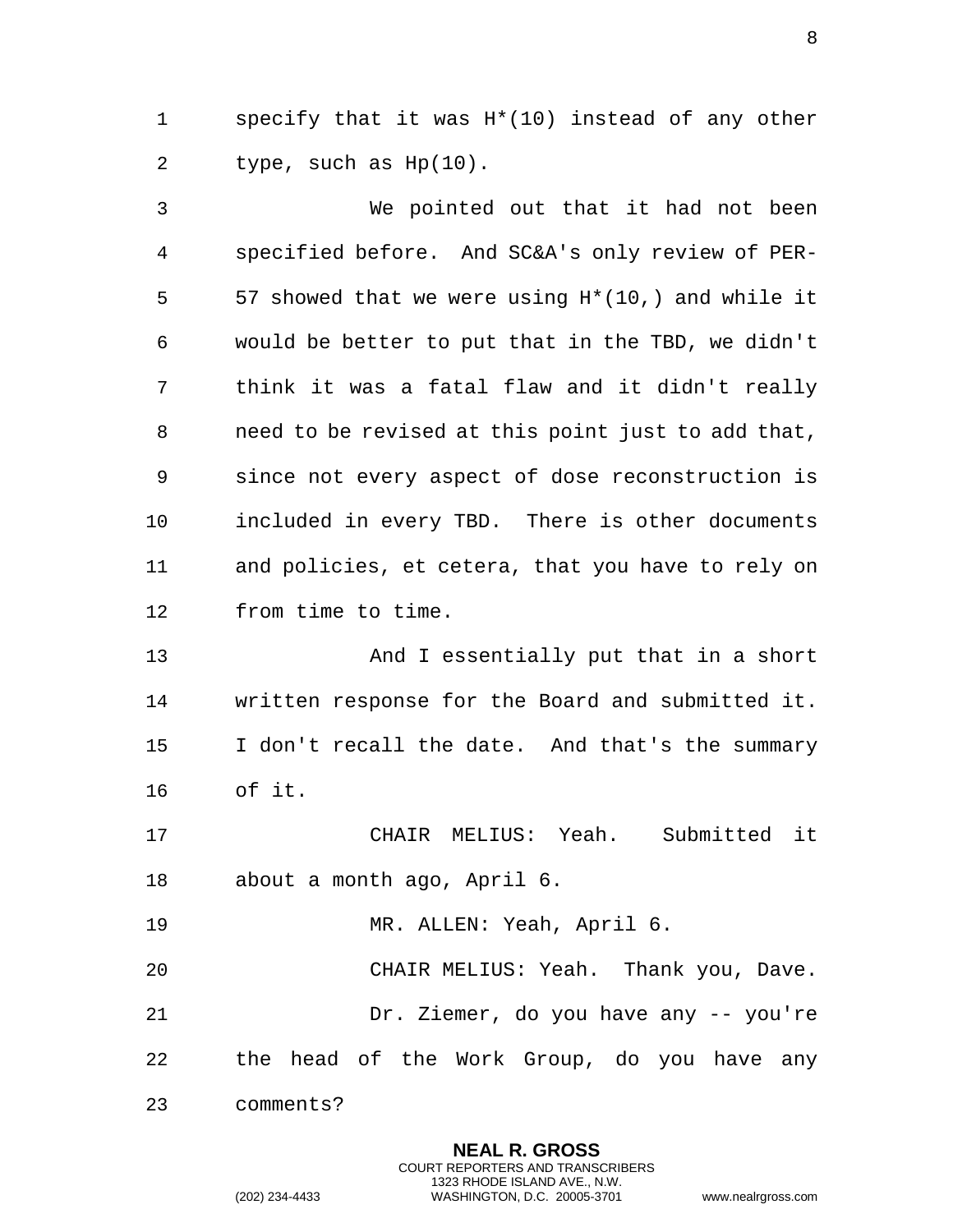1 MEMBER ZIEMER: Well, you may recall 2 that my motion at the last meeting was that we 3 ask NIOSH to put this response in writing, which 4 is what they did.

5 And the Board action was that, once 6 the Board saw it, they would decide whether that 7 was sufficient for the need to close it, or 8 whether the Board would want the Work Group to go 9 back and do any further actions.

10 So this particular response paper was 11 not an action that went through the Work Group at 12 all. Under the Board's direction, it was to come 13 to the Board for consideration at this meeting.

14 So the Work Group has no official 15 input on this document. At this point, it's to 16 the full Board, and it meets the request of the 17 Chair that we have the NIOSH response in writing. 18 It was given to us verbally at the meeting, but 19 I felt that we needed to have it in writing before 20 we closed anything out.

21 CHAIR MELIUS: Okay. And you're 22 personally satisfied with the response?

23 MEMBER ZIEMER: I'm personally

**NEAL R. GROSS** COURT REPORTERS AND TRANSCRIBERS 1323 RHODE ISLAND AVE., N.W.

(202) 234-4433 WASHINGTON, D.C. 20005-3701 www.nealrgross.com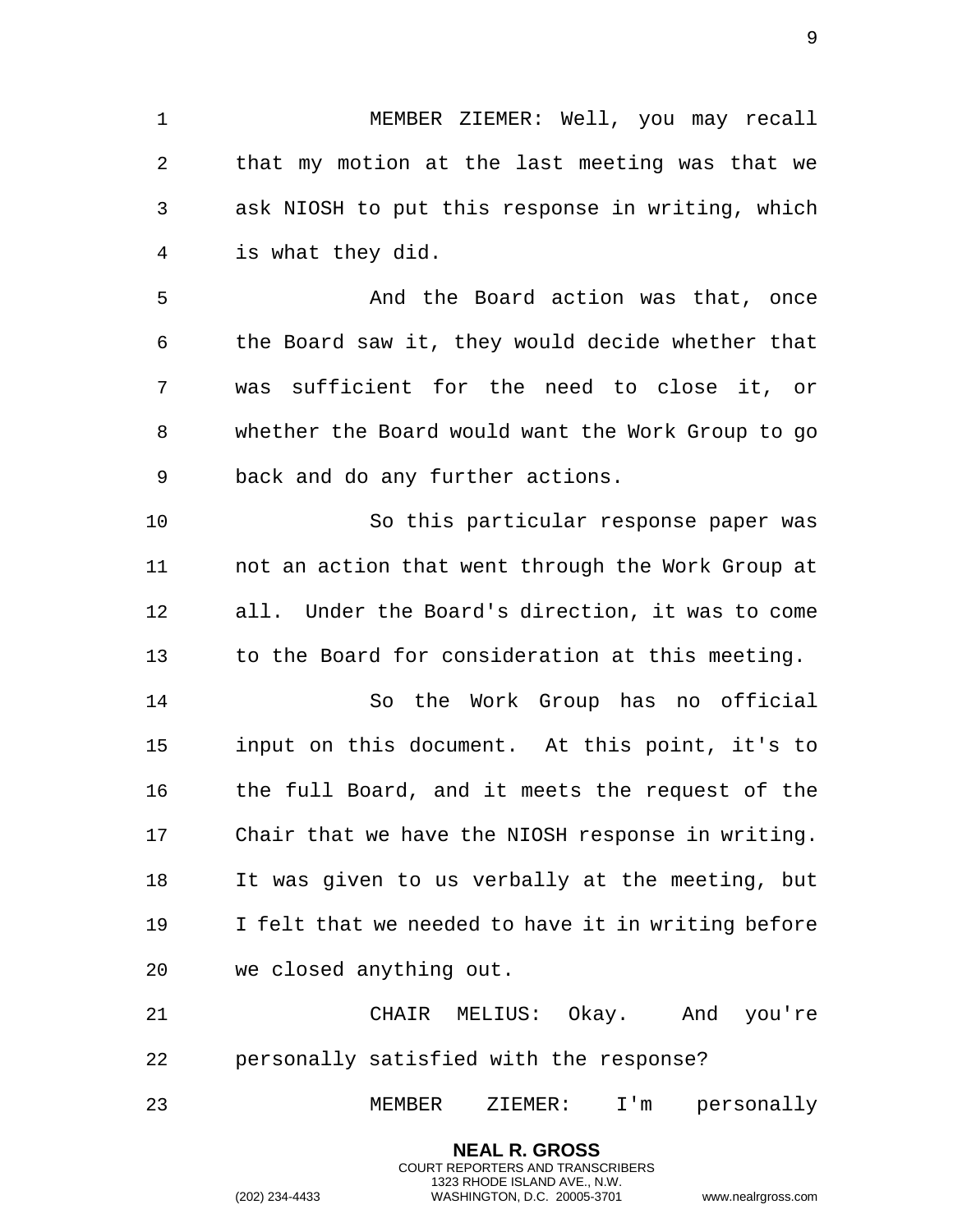**NEAL R. GROSS** 1 satisfied with it. And in saying -- and I want 2 to make it clear that I'm not speaking on behalf 3 of the Work Group at that point, but as a Member 4 of the Board. 5 CHAIR MELIUS: Okay. Thank you, Paul. 6 Any Board Members have any questions on this? 7 MEMBER MUNN: This is Wanda. I'm a 8 member of that Work Group. I agree with Dr. 9 Ziemer. 10 MEMBER BEACH: Yeah, Jim, this is 11 Josie. I also agree with Dr. Ziemer. And I am 12 a member of that Work Group also. 13 CHAIR MELIUS: Okay. If there are no 14 other questions, I think then we would, I guess, 15 entertain a motion to accept this response. And 16 that would then complete the review of this 17 Appendix, this particular revision. 18 MEMBER BEACH: Jim, this is Josie. 19 I'll make that motion. 20 CHAIR MELIUS: Do I hear a second for 21 that? 22 MEMBER MUNN: Second. 23 CHAIR MELIUS: Okay. Any further

> COURT REPORTERS AND TRANSCRIBERS 1323 RHODE ISLAND AVE., N.W.

(202) 234-4433 WASHINGTON, D.C. 20005-3701 www.nealrgross.com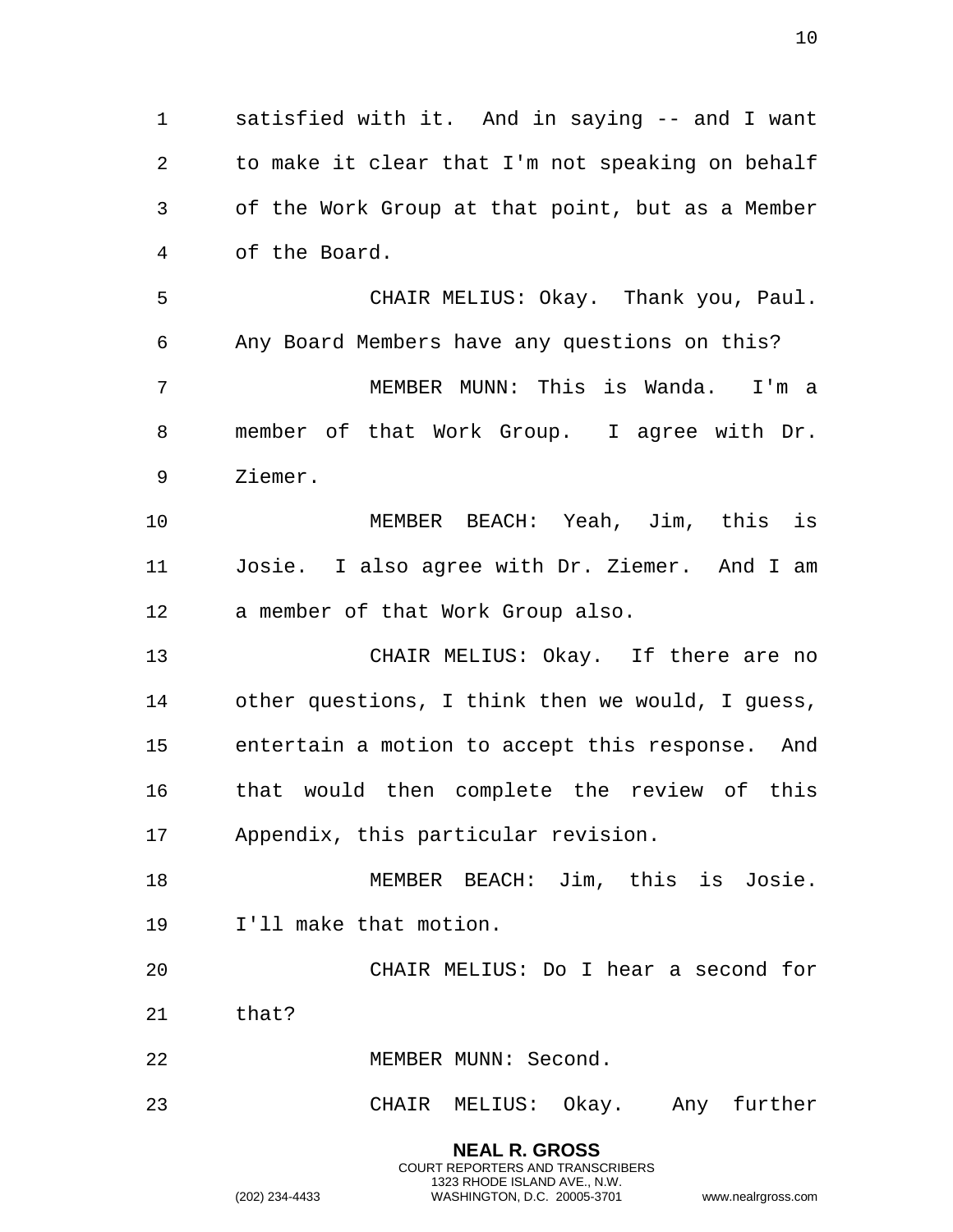**NEAL R. GROSS** discussion? If not, then I think we just do this verbally. All in favor, say aye. (Chorus of ayes.) CHAIR MELIUS: Opposed? Anybody wish to abstain? Okay. I think that settles that, then. Thank you, everybody. And thank you for a response and a concise one. It was helpful. Great. Next item on our agenda is the Special Exposure Petition Status Update. 12 MR. RUTHERFORD: Alright. CHAIR MELIUS: LaVon. We've been waiting for this. (Laughter.) **Special Exposure Cohort (SEC) Petition Status Update** 18 MR. RUTHERFORD: Alright. This is LaVon Rutherford. We have four SEC petition Evaluations that we'll be presenting at the August Advisory Board meeting. We have an 83.14 petition for the

> COURT REPORTERS AND TRANSCRIBERS 1323 RHODE ISLAND AVE., N.W.

<span id="page-10-1"></span><span id="page-10-0"></span>(202) 234-4433 WASHINGTON, D.C. 20005-3701 www.nealrgross.com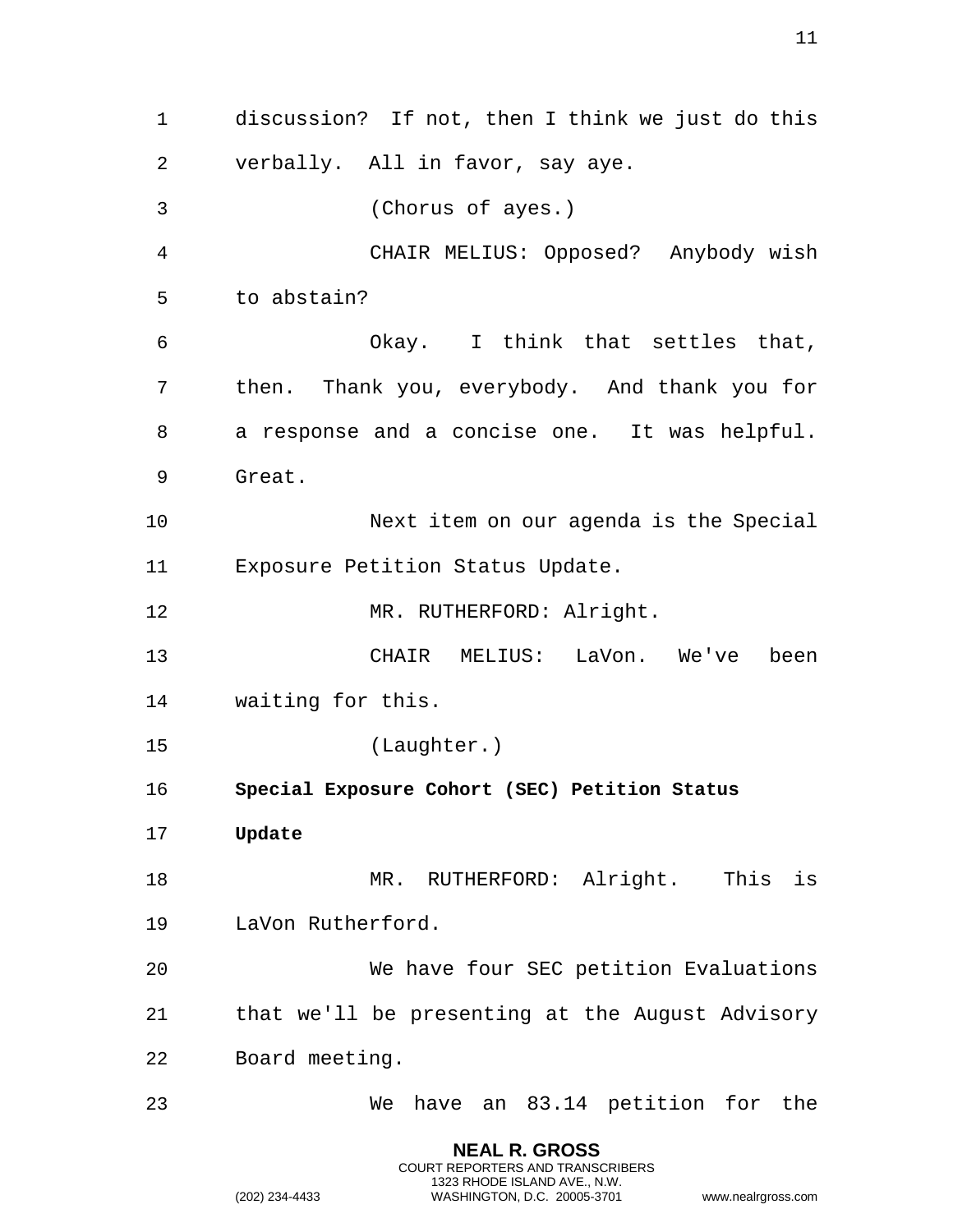Idaho National Lab associated with CPP. We expect this report to be out to the Board mid- to late-July time frame.

 We have three 83.13 petition evaluations.

 One is the Los Alamos National Lab addendum. That addendum addresses the remaining years of that petition and it has been sent to the Board and the petitioner.

 We have an Evaluation Report for Santa Susana Field Lab. This report's been approved and sent to the Board and the petitioner. And we have an evaluation for the residual period for metals and controls. That too has been sent to the Board and the petitioner.

 We had tentatively scheduled an 83.14 evaluation for Ames. However, I believe that it's highly unlikely. We're still trying to iron out the Class definition. We had a data capture scheduled for the middle of June. And based on the time DOE will need to review and release the documents, and the time necessary for our team to review the documents, I think that it's highly

> **NEAL R. GROSS** COURT REPORTERS AND TRANSCRIBERS 1323 RHODE ISLAND AVE., N.W.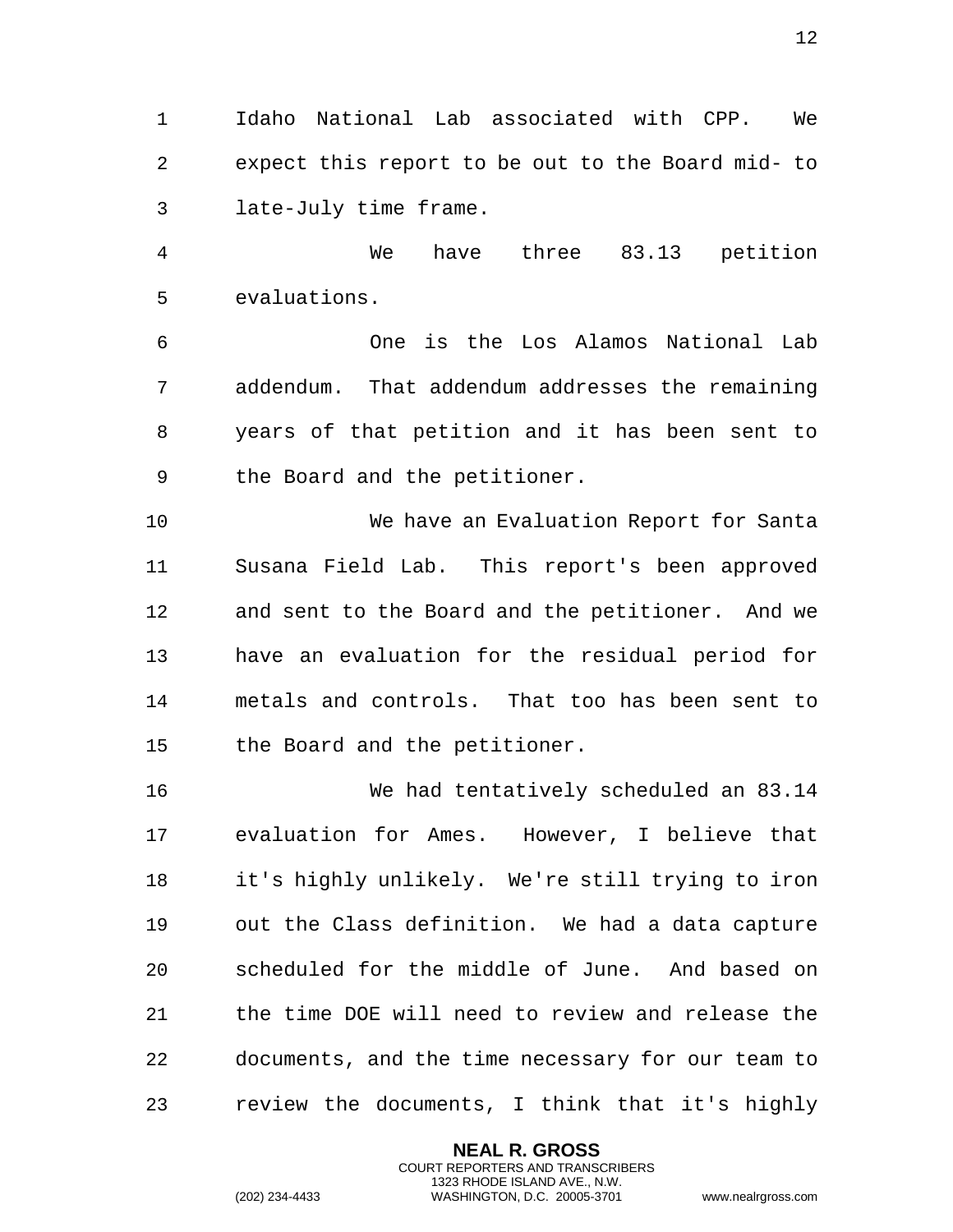unlikely that we'll be able to get the report to the Advisory Board in a reasonable time period for them to review it before the August meeting. If something comes up that changes that, I will let Ted and Dr. Melius know, but I really doubt that that one will make it. So, again, we've got Los Alamos National Lab addendum. We have the Idaho National Lab CPP 83.14. We have Santa Susana Field Lab. And we have metals and controls residual period. So it's a little more than we have been having at the Board meeting. So, that's it. Any questions? MEMBER BEACH: Yeah, Lavon, this is Josie. You said, Ames, you're going to do a data capture in June. Is that a combined one with SC&A and NIOSH or just NIOSH? MR. RUTHERFORD: Right now, it's just NIOSH. I mean, we certainly can have SC&A attend with us if they'd like. It's basically, what we're trying to do, Josie, is we're trying to come up with a good

> **NEAL R. GROSS** COURT REPORTERS AND TRANSCRIBERS 1323 RHODE ISLAND AVE., N.W.

(202) 234-4433 WASHINGTON, D.C. 20005-3701 www.nealrgross.com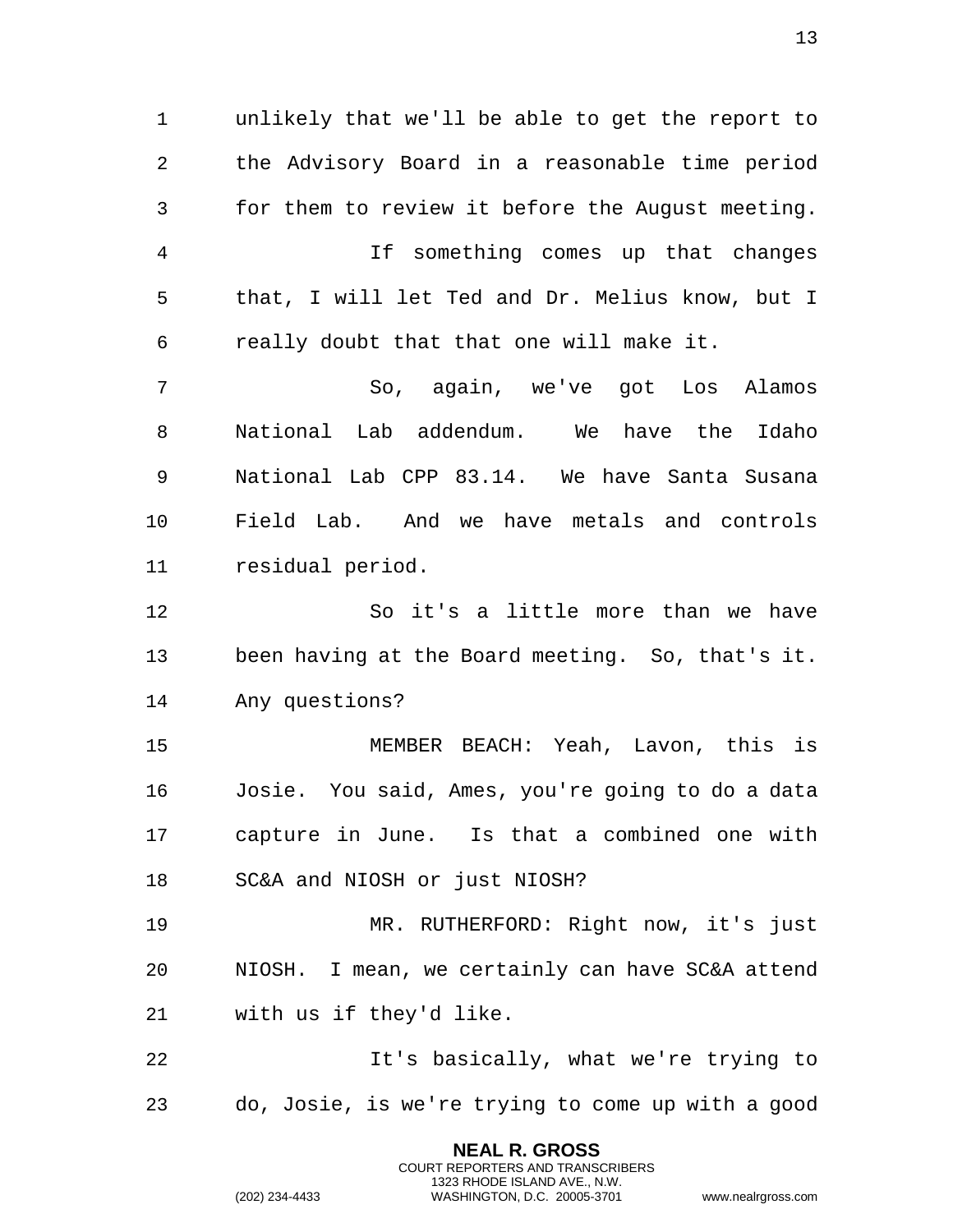end date for the 83.14. We've been working back and forth, doing some interviews, doing some data capture, and we have one more scheduled for mid- June. MEMBER BEACH: Okay. Thanks. CHAIR MELIUS: Any other questions for LaVon? You don't need to answer this, but, LaVon, I'd be curious what your definition of a reasonable time period before the meeting is. (Laughter.) CHAIR MELIUS: Is that right before? The day before? The week? 14 MR. RUTHERFORD: Well, that's what I was trying to prevent, getting that message from you that I'm not giving you enough time. **Updates from Work Groups and Subcommittees (as necessary)** CHAIR MELIUS: Okay. No, we appreciate that. So we'll wait and see after the site visit. Anybody else have questions for LaVon? Okay. Updates from Work Groups and Subcommittees. Anybody want to volunteer? We

> <span id="page-13-0"></span>**NEAL R. GROSS** COURT REPORTERS AND TRANSCRIBERS 1323 RHODE ISLAND AVE., N.W.

(202) 234-4433 WASHINGTON, D.C. 20005-3701 www.nealrgross.com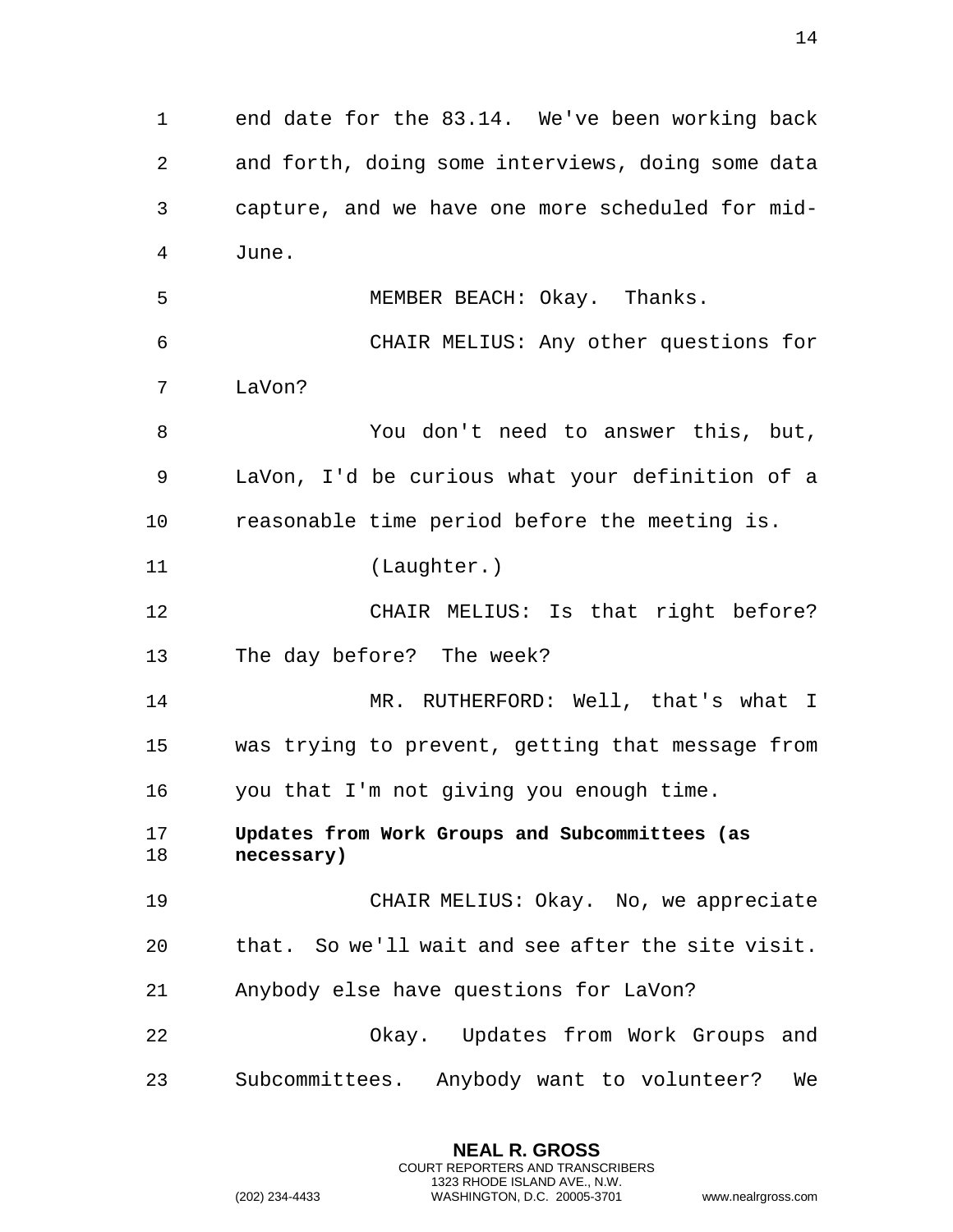don't need to go through all of them, but if there's anything, recent action or upcoming activities you think the Board Members should be apprised of, can you speak up?

 MEMBER MUNN: Well, this is Wanda. I will give a quick "no report" comment with respect to Procedures.

 We are working in the background, both the contractor and the Agency are working through outstanding issues, which are diminishing in number as we go along, which accounts for our difference in timing for our meeting.

 At this time, we do not have what we consider an adequate agenda for a schedule to go on the calendar right now. We're anticipating probably late-August or mid-September for our next meeting.

 MR. KATZ: So, Wanda, I can update that a little bit for you, because Stu and I spoke recently and he's having his folks sort of scour through old findings that were in progress or whatever and try to pull together a bale of issues that could be put to bed.

> **NEAL R. GROSS** COURT REPORTERS AND TRANSCRIBERS 1323 RHODE ISLAND AVE., N.W.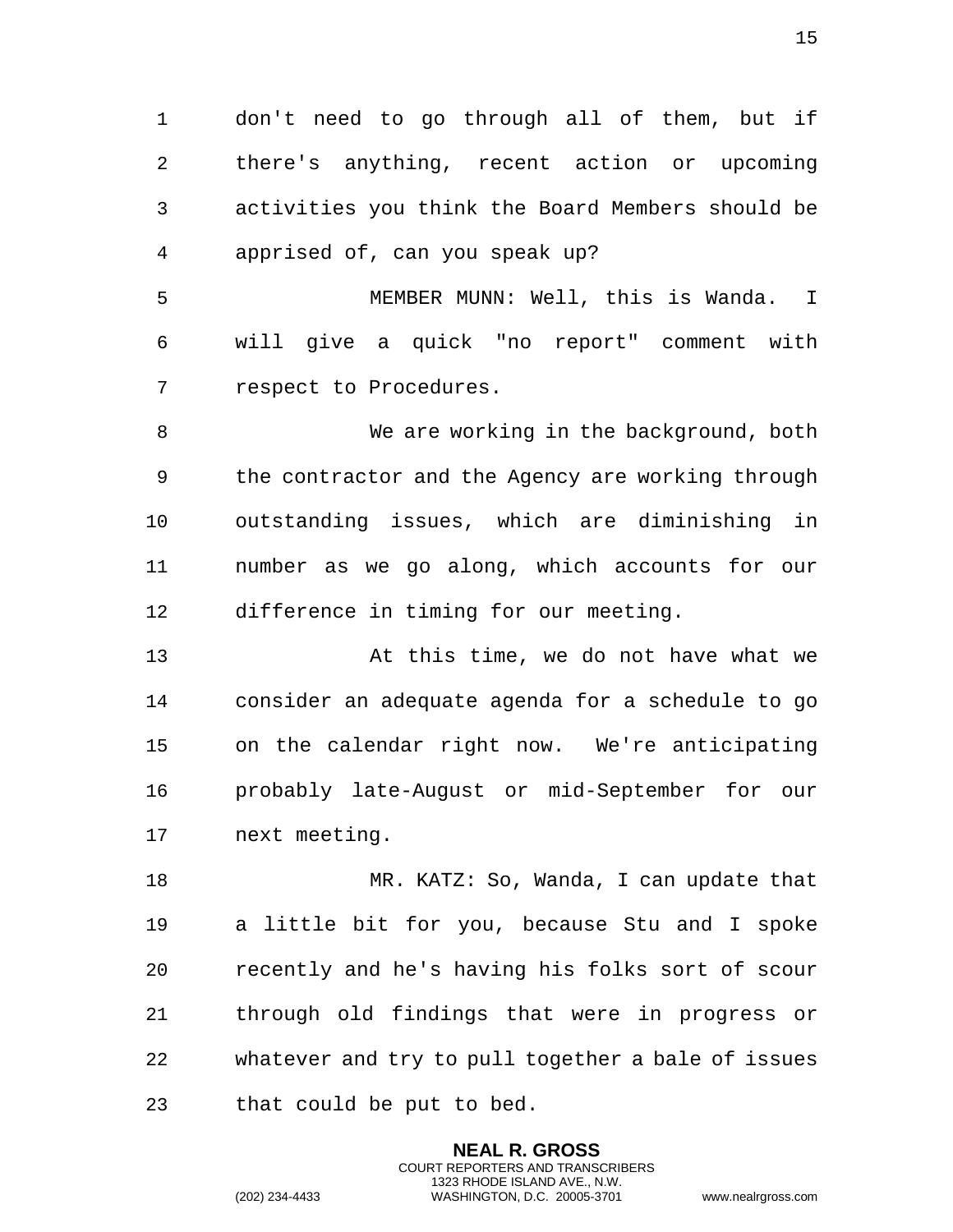1 MEMBER MUNN: Yeah, we're looking 2 forward to addressing those long-time small 3 issues, in most cases, which have just been on 4 the shelf because of more pressing activities. 5 I'm glad to see that underway. 6 MEMBER KOTELCHUCK: Right. Dave 7 Kotelchuck. Can you hear me? 8 CHAIR MELIUS: Yes, we can. 9 MEMBER KOTELCHUCK: Great. Dose 10 Reconstruction Reviews, we're having a meeting on 11 the 27th of this month, working on our major 12 backlog of cases. And nothing special to report. 13 CHAIR MELIUS: Okay. Anybody else with 14 an update? 15 MEMBER CLAWSON: This is Brad. We 16 should be bringing Pantex to an end and taking 17 care of it. 18 CHAIR MELIUS: Is there a Work Group 19 meeting or what's -- 20 MEMBER CLAWSON: No, actually we're 21 just finishing it up. I believe that there was 22 a -- we received from Jim the neutron, and that 23 was, I believe, the last issue that we had with

> **NEAL R. GROSS** COURT REPORTERS AND TRANSCRIBERS 1323 RHODE ISLAND AVE., N.W.

(202) 234-4433 WASHINGTON, D.C. 20005-3701 www.nealrgross.com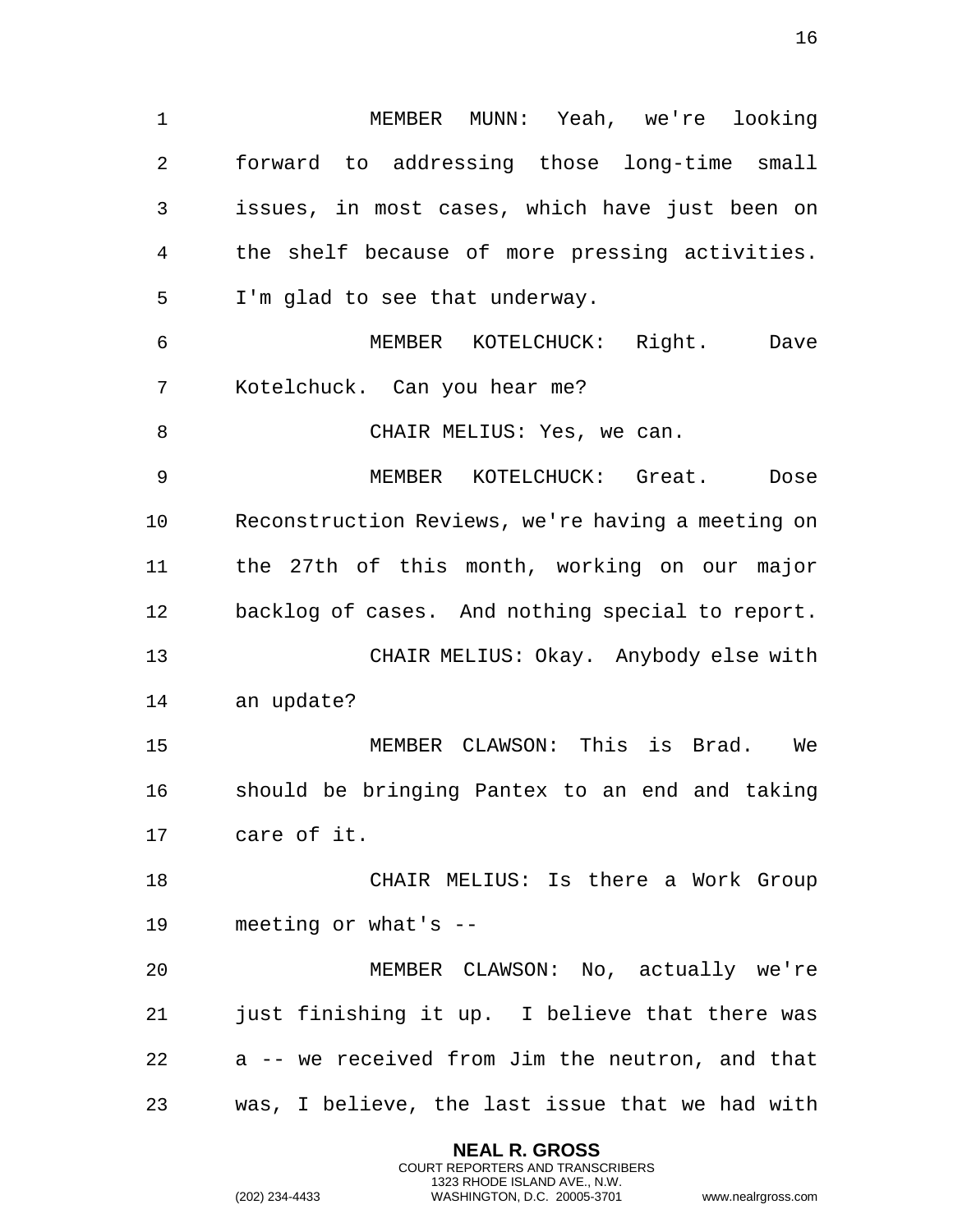1 Pantex, Site Profile issue.

2 MR. KATZ: Yeah, this is Ted. This 3 will be one that we're ready to present at the 4 Board meeting in August. 5 CHAIR MELIUS: Okay. Good. Anybody 6 else with updates? 7 Okay. This Jim Melius, I'll provide 8 one, which is I guess more of a heads-up. 9 We do have some recent reports out 10 from NIOSH/ORAU on the coworker models at 11 Savannah River. And we have a review of those 12 ones that are out by SC&A. 13 And if you recall, where we had left, 14 we had worked on sort of plans or criteria for 15 reviewing coworker models. We had adopted those, 16 but those are pending, sort of looking at an 17 example or more than one example of coworker 18 models to evaluate before we fully reviewed and 19 implemented that document. 20 And so, both for the Savannah River 21 Work Group and for the SEC Review Work Group, we 22 are waiting for NIOSH's response to the SC&A 23 review.

> **NEAL R. GROSS** COURT REPORTERS AND TRANSCRIBERS 1323 RHODE ISLAND AVE., N.W.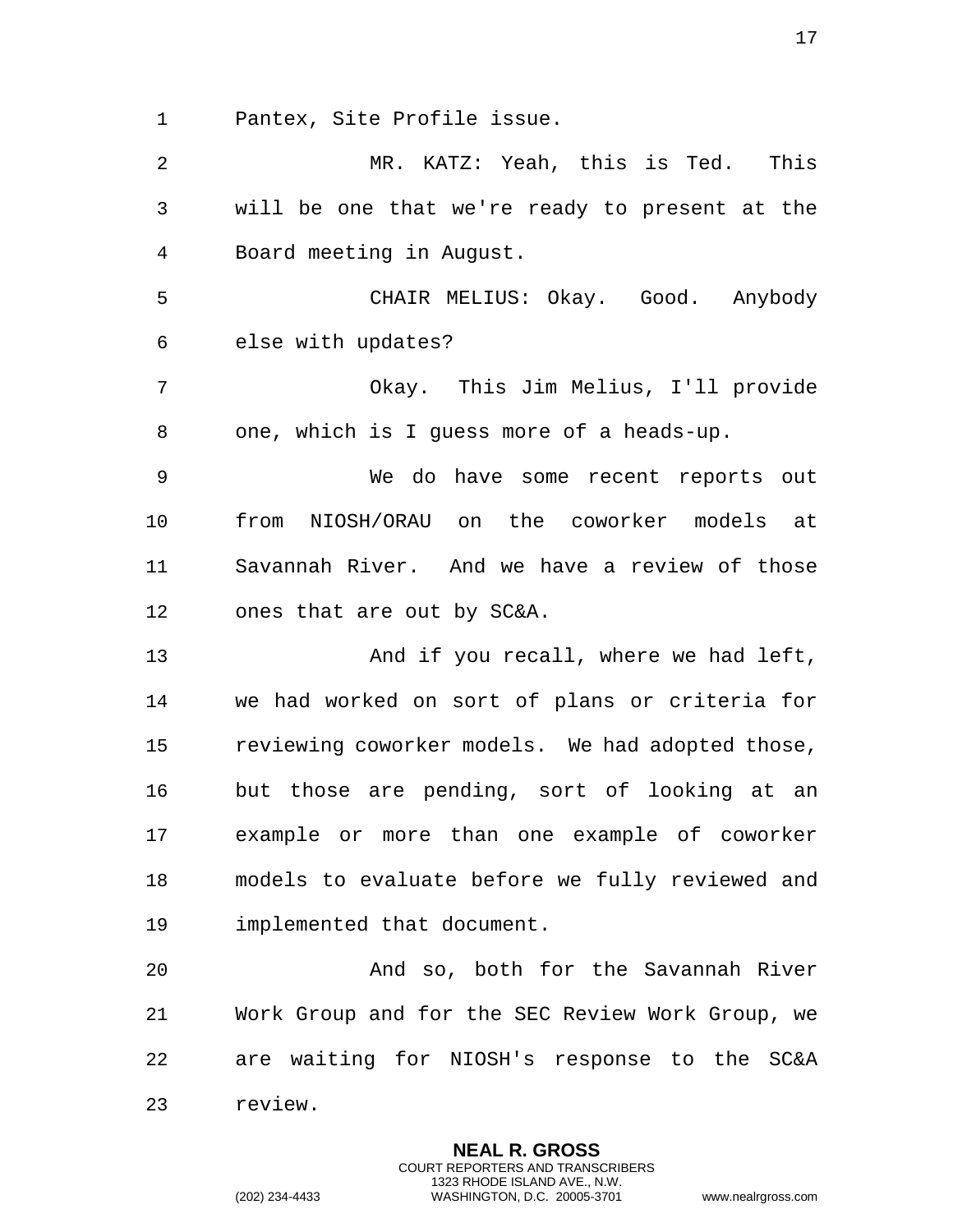But it's certainly possible we may be meeting between now and the August Board meeting, or sometime shortly thereafter, to try to bring some closure on this issue with coworker model reviews, as well as moving along with the Savannah River SEC review.

 So, that's more of an alert to say that the SC&A report is out. And, as I said, NIOSH has a review underway. They're on the final schedule for that.

 Any other Work Group reports? Okay. MR. KATZ: Jim, I could just add to that, if you want, because I've just been keeping track of some items. You may have Work Group meetings between now and August.

**And one I think you're aware of, INL**  ANL-West, we're planning to schedule a meeting for late June. So, pretty sure we'll have one of those meetings prior to the Board meeting.

I'm not sure about Hanford.

 Fernald, SC&A has a deliverable that's coming soon. I expect we'll have a Fernald Work Group meeting. And, as you'll see, I have it on

> **NEAL R. GROSS** COURT REPORTERS AND TRANSCRIBERS 1323 RHODE ISLAND AVE., N.W.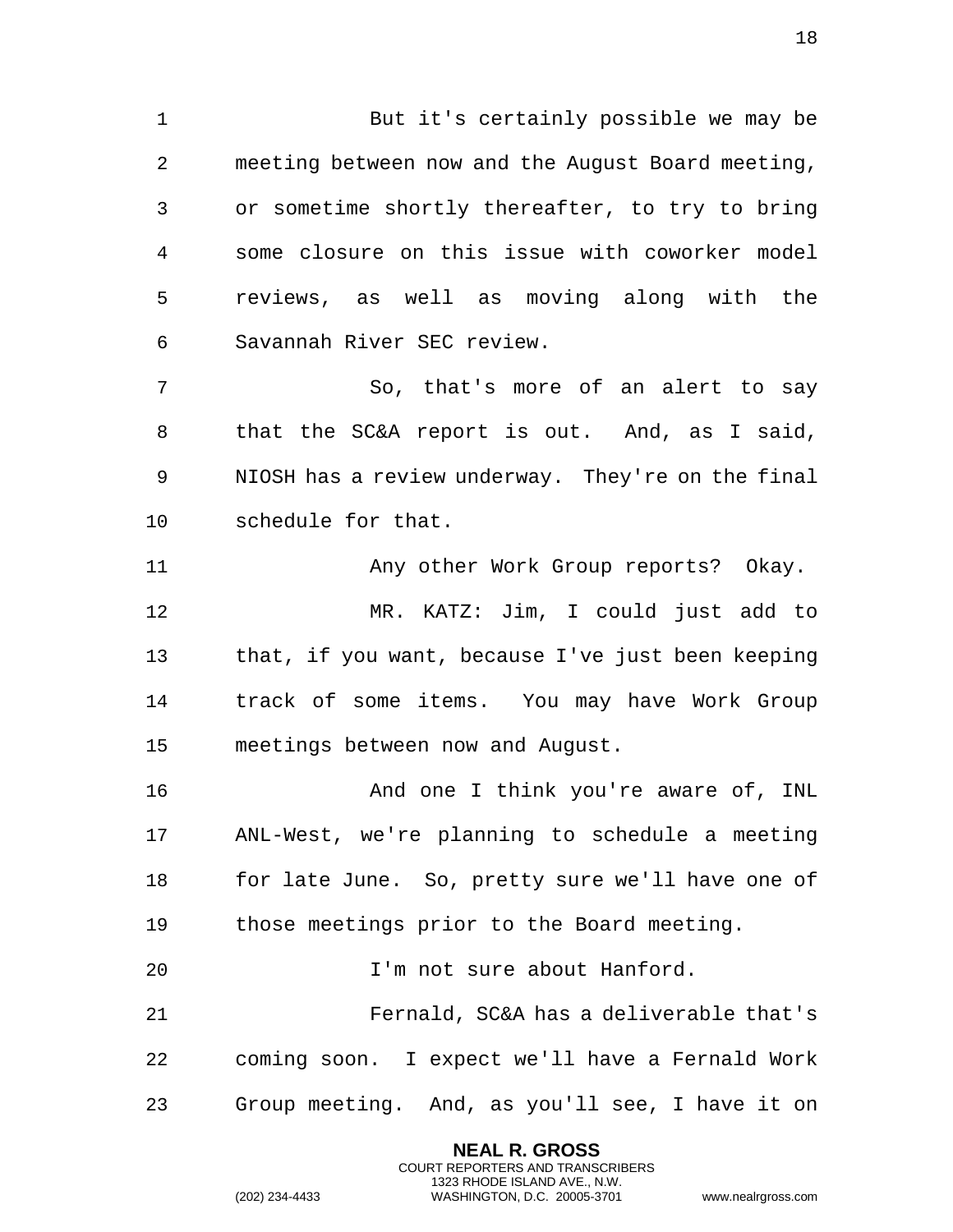the agenda as a possibility for the Board meeting, because we're pretty close to wrapped up with Fernald.

 DR Methods, we may have a DR Methods Work Group meeting. We're awaiting a report for that, in particular, on another item.

 Jim covered the SEC issues and the SRS Group. We also have some NIOSH reports on SRS we might look at.

 Grand Junction, I have a question mark about that, because I think there's a NIOSH deliverable at some point soon.

 MEMBER FIELD: Yeah, I think we're ready to schedule a meeting to wrap that up.

 MR. KATZ: Okay. So, we received the NIOSH, whatever it was, the NIOSH report?

17 MEMBER FIELD: Right.

 MR. KATZ: Okay. So we can have a Work Group on that probably, then.

 Mound, also, we're waiting an external TBD from NIOSH that may be coming in.

 NTS, we're pretty close, too. We've had some email exchanges to get clarifications on

> **NEAL R. GROSS** COURT REPORTERS AND TRANSCRIBERS 1323 RHODE ISLAND AVE., N.W.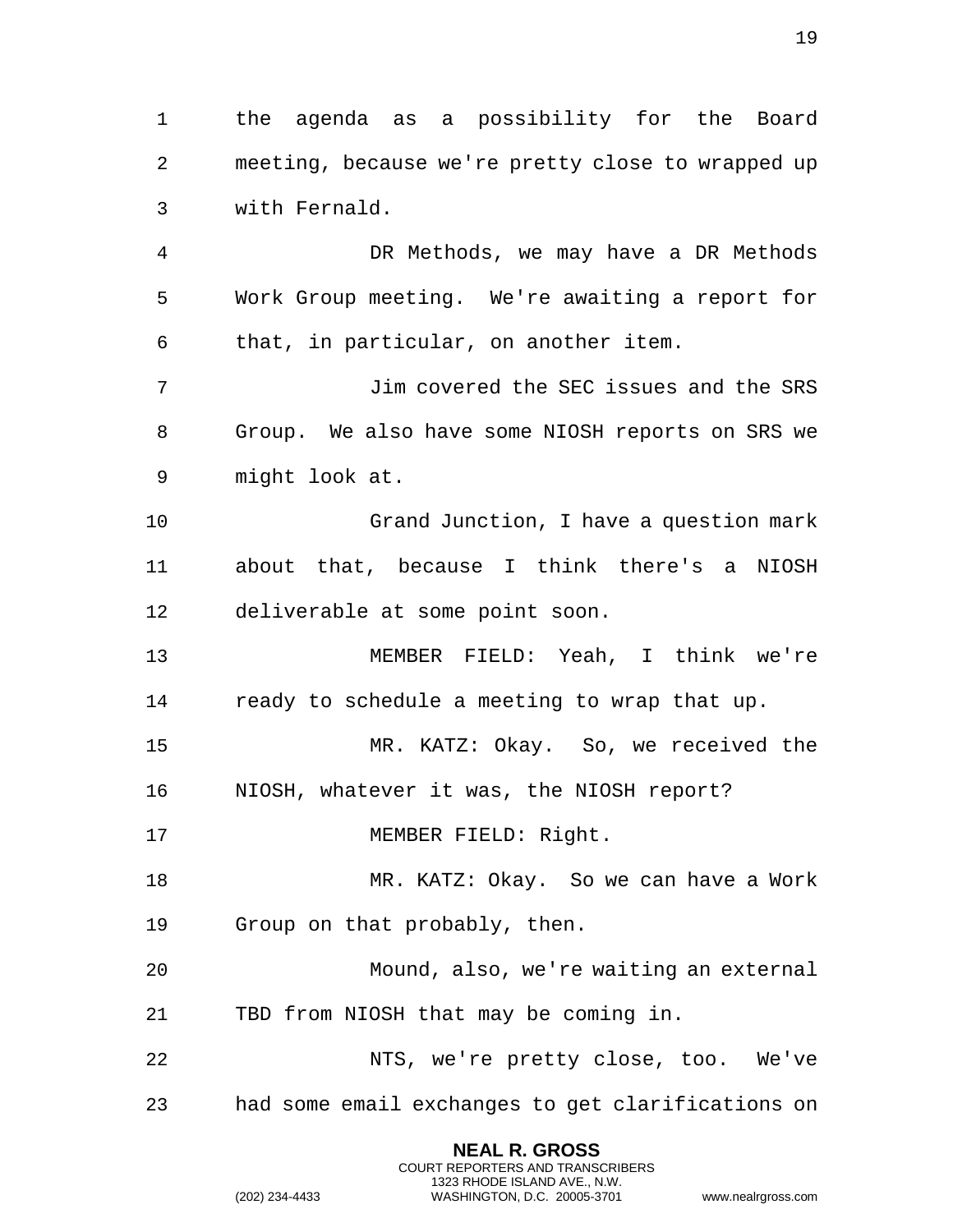matters with respect to some very technical issues, but there's a possibility of having a Work Group meeting on NTS and wrapping up things there.

 Portsmouth, Paducah, K-25, this is another of Phil's, he's not here. There's a NIOSH White Paper, I think, was scheduled for June, I don't know if that will come in. Does anyone know on the line whether that White Paper's coming in June?

 Okay. I've caught you unawares. **And then Science Work Group is, David,**  you have a report on the DDREF. Do you have a sense of the path forward for the Science Work Group and that report?

 MEMBER RICHARDSON: Yes, and I was going to follow-up with you. I've taken a look at it. It's really a substantial report. Would it be possible for you to circulate it to the rest of the Members? It's a large document.

MR. KATZ: Sure.

 MEMBER RICHARDSON: And then I think we should -- my thought was, take a bit of time to

> **NEAL R. GROSS** COURT REPORTERS AND TRANSCRIBERS 1323 RHODE ISLAND AVE., N.W.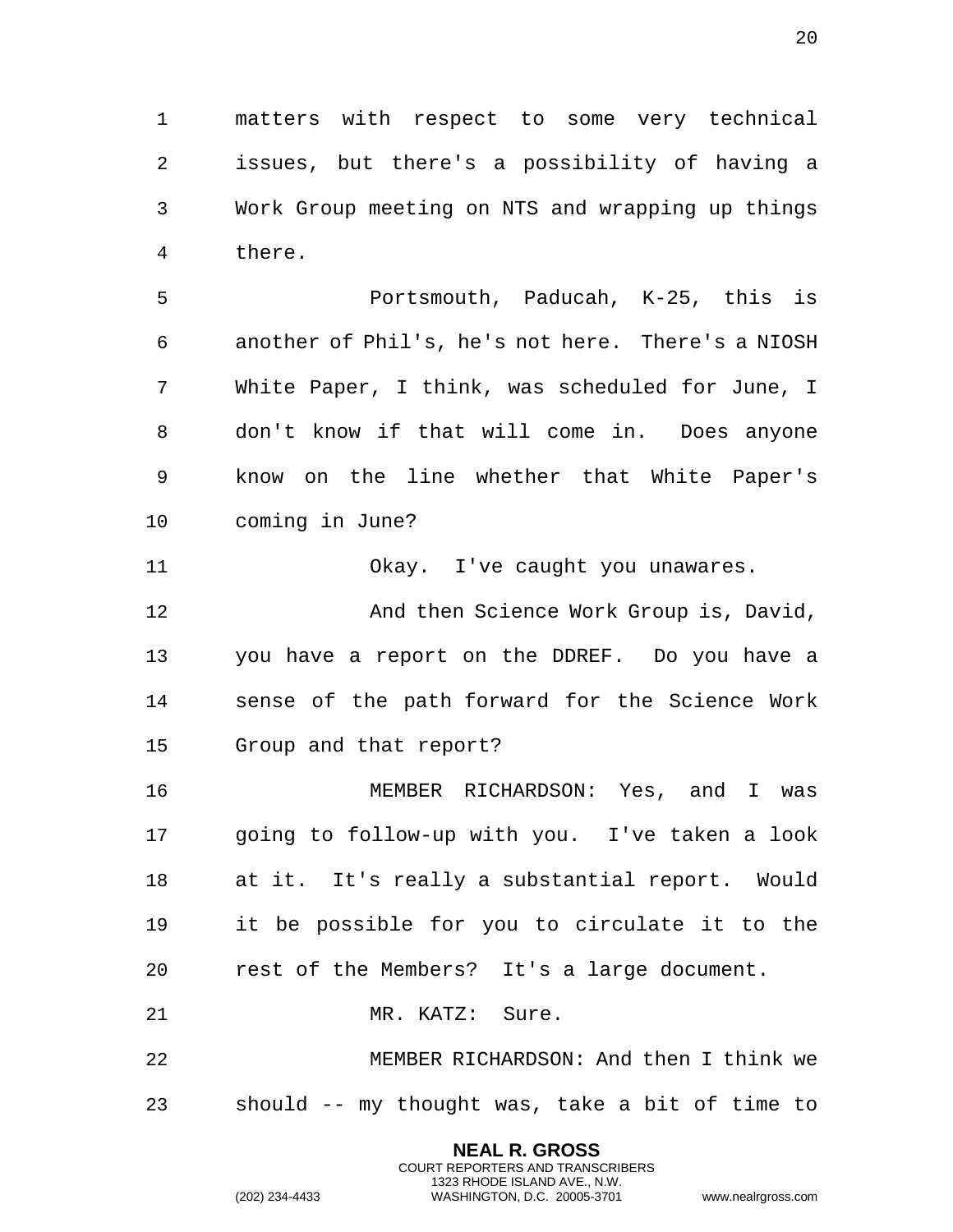1 look at it, and then we'll convene a meeting to 2 kind of partition it out, I think, and have some 3 discussions about it. There's a lot there. 4 MR. KATZ: It's enormous, yes. In 5 fact, it's so enormous that I think Jim Neton, I 6 think he did circulate it, at least partially, or 7 make it available, but it was so large he had to 8 take special measures to do that. 9 So, yes, anyway, I'll check back with 10 Jim, and if it hasn't gone to the rest of that 11 large Work Group's membership or made available 12 to them, I'll make sure that happens. Thanks. 13 CHAIR MELIUS: Given the length of that 14 report, could you circulate it to the entire 15 Board? 16 MR. KATZ: Yes, absolutely. 17 CHAIR MELIUS: I mean, we're going to 18 need time to wade through it, just based on the 19 number of pages. 20 MR. KATZ: No, I know, and I think 21 about half the Board is on the Work Group. 22 CHAIR MELIUS: Yes. 23 MR. KATZ: So, absolutely.

> **NEAL R. GROSS** COURT REPORTERS AND TRANSCRIBERS 1323 RHODE ISLAND AVE., N.W. (202) 234-4433 WASHINGTON, D.C. 20005-3701 www.nealrgross.com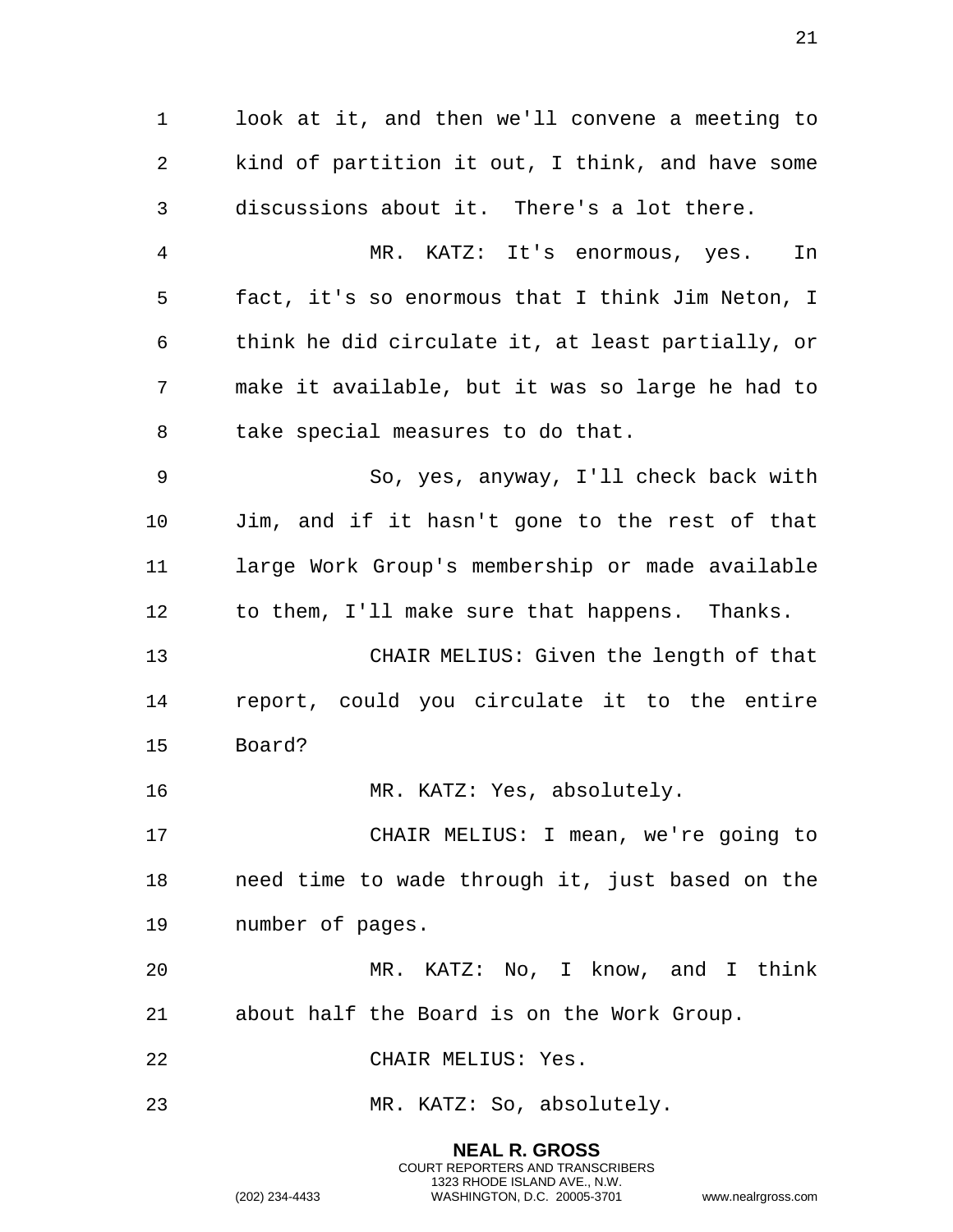MEMBER RICHARDSON: It still sounds daunting.

 CHAIR MELIUS: Yes. MEMBER BEACH: So, Ted, this is Josie. I know Los Alamos, the 83.13 came out, and SC&A is currently reviewing that. They did ask for some additional information from NIOSH. And I, as the Work Group Chair, don't know where that's at. So I hesitate to say if we're going to be able to meet before the meeting in August. MR. KATZ: Well, what I was hoping for Reynolds, Josie, was that we would meet in any event because we'll get an update on how the review's going at SC&A. And I think one of our hopes was to identify some issues that we might want to solicit information from the public on at that meeting, since they're going to be there, right? MEMBER BEACH: So it sounds like we

 MR. KATZ: I think it would be good to have a meeting, unless SC&A runs into sort of trouble in their progress and doesn't make enough

need to schedule a meeting, then.

**NEAL R. GROSS** COURT REPORTERS AND TRANSCRIBERS 1323 RHODE ISLAND AVE., N.W.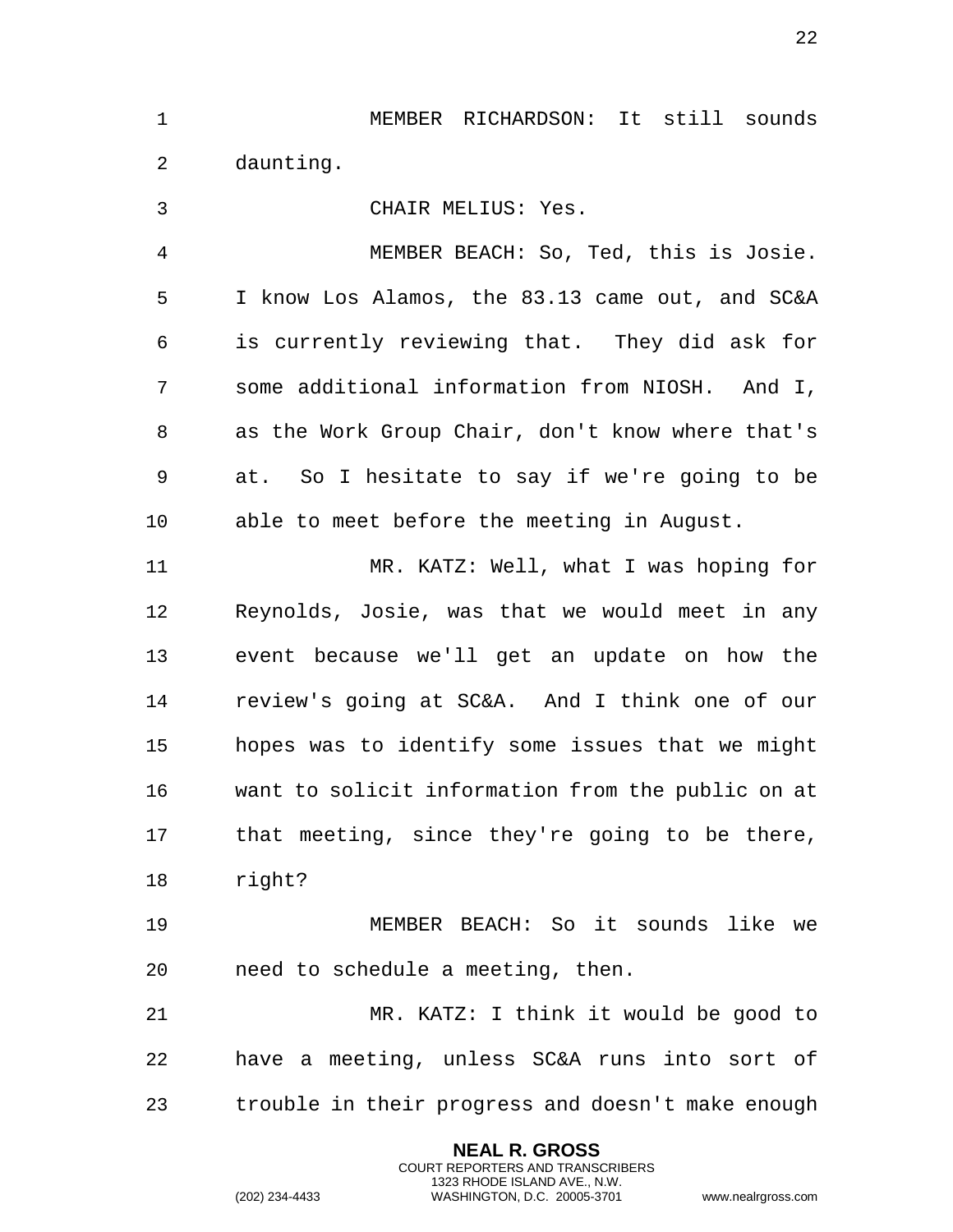progress to feel like they can make that worthwhile. But that was another one where I thought we'd check later in June with SC&A and see how that's going and what their view is. MR. RUTHERFORD: Ted, this is LaVon. MR. KATZ: Yes. MR. RUTHERFORD: I was wondering what additional information SC&A has asked from NIOSH. I know they asked for DOE Germantown or DOE to provide reviews, 10 CFR 835 and things like that, but I don't think they've asked us for anything. MR. KATZ: I think that's probably what Josie's thinking about, right? 14 MEMBER BEACH: That is, yes. MR. KATZ: Yeah, that is. So, you know about that, I shared that, I think Joe shared that with you and that's the only issue. MEMBER BEACH: And I know Joe's on vacation until mid-June. MR. KATZ: Right. So, anyway, that's in hand and -- MR. RUTHERFORD: Hey, Ted? MR. KATZ: Yes?

> **NEAL R. GROSS** COURT REPORTERS AND TRANSCRIBERS 1323 RHODE ISLAND AVE., N.W.

(202) 234-4433 WASHINGTON, D.C. 20005-3701 www.nealrgross.com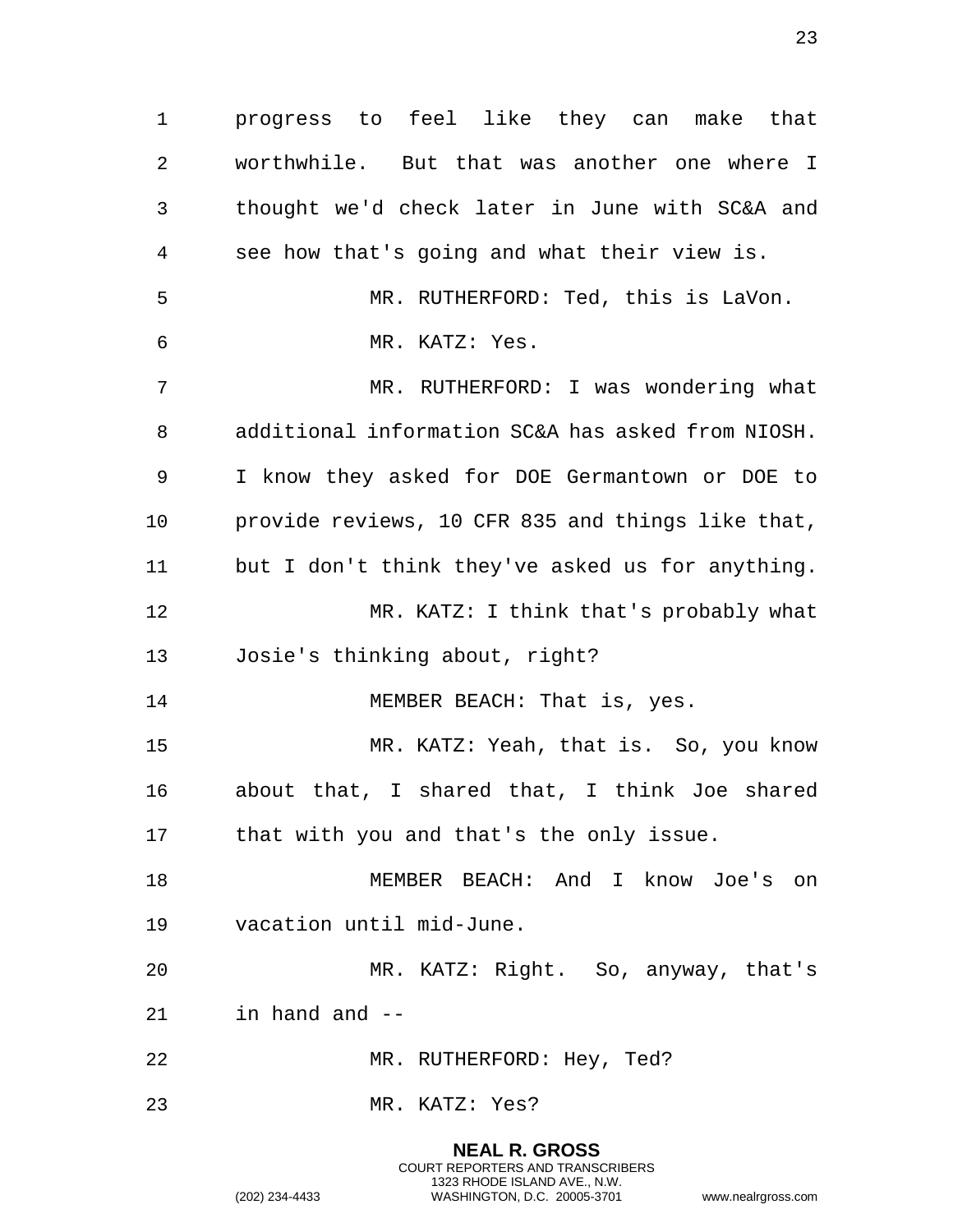1 MR. RUTHERFORD: One more thing. That report 60 on the neutron HEU that you were asking about, it is in comment resolution right now and expected to be back to us today or tomorrow. And so I would expect it to be out later this month. MR. KATZ: Okay. Which site is that? MR. RUTHERFORD: That's the HEU, that neutron dose report you were talking about. MR. KATZ: For? MR. RUTHERFORD: It's for the Gaseous Diffusion Plant. MR. KATZ: Oh, thank you. Okay. MR. RUTHERFORD: Yeah. 14 MR. KATZ: Sorry. Thanks. Alright. So, that's great. So then we possibly would be having a Work Group meeting before August, depending on how much meat there is for SC&A to get through. Okay. MEMBER CLAWSON: Hey, Ted, before you go on, this is Brad. On the Fernald Work Group, we've been involved in the back and forth and stuff, but at

> **NEAL R. GROSS** COURT REPORTERS AND TRANSCRIBERS 1323 RHODE ISLAND AVE., N.W.

(202) 234-4433 WASHINGTON, D.C. 20005-3701 www.nealrgross.com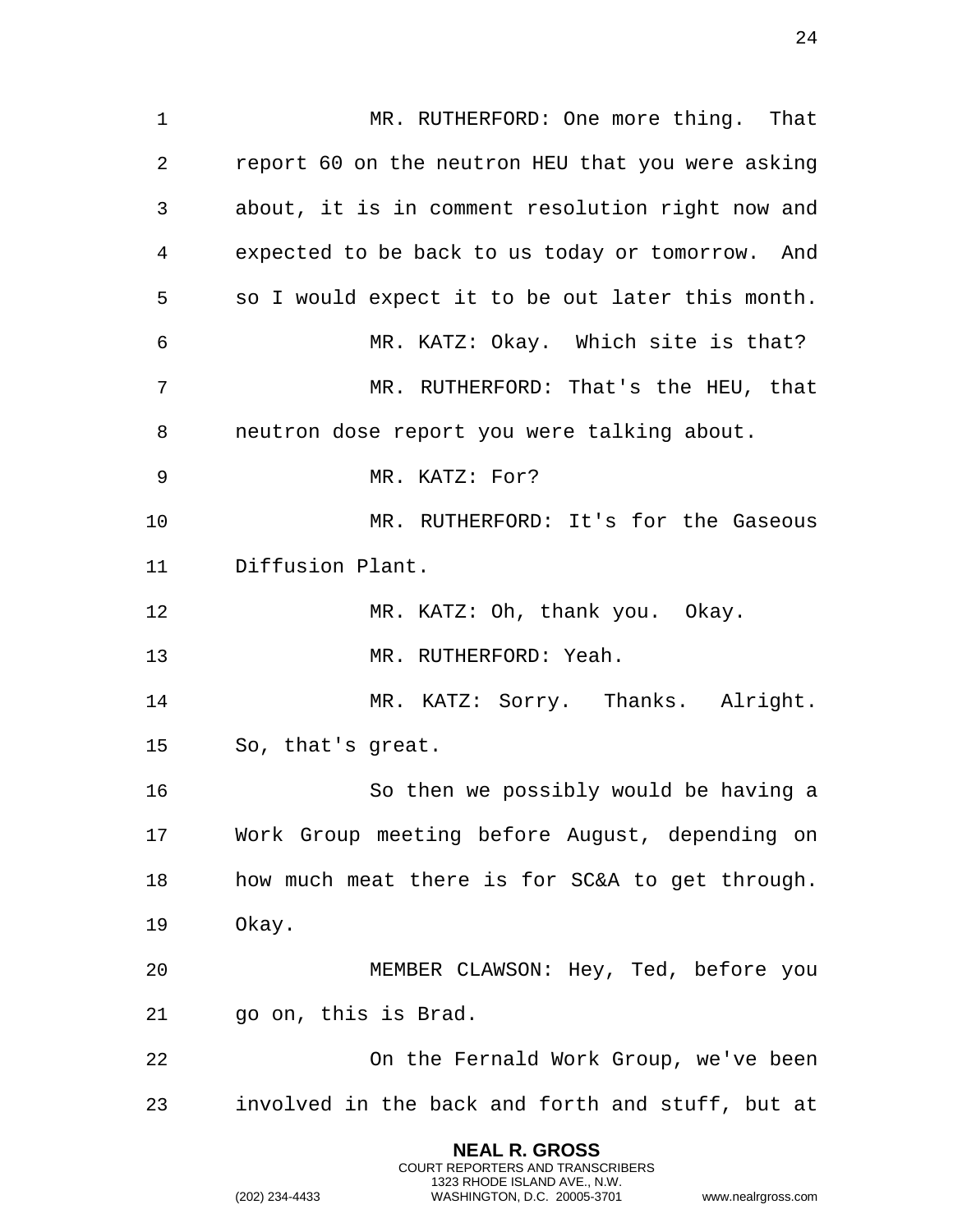this time, we still don't have a date, correct? MR. KATZ: No, Brad, that's correct. So, SC&A is later this month going to be delivering it's review, which it's in its final stages of putting together. And then we'll have -- NIOSH will have an opportunity to look at that review and we'll have a Work Group meeting, right? MEMBER CLAWSON: Yeah, I'm just --

 there have been several different Work Groups, I just wanted to make sure I didn't miss it there. MR. KATZ: Yeah, so, I've been keeping track of that for you, Brad. And so I'm thinking sometime in July we should be able to have a Work Group meeting.

16 MEMBER CLAWSON: Okay.

 MR. KATZ: And then we'll see from there. Okay. The only other thing to remind is that at some point we need a surrogate data meeting on the Allied Chemicals.

CHAIR MELIUS: Right.

 MR. KATZ: Oh, and, last, we just got in a report on Weldon Springs from SC&A. So we

> **NEAL R. GROSS** COURT REPORTERS AND TRANSCRIBERS 1323 RHODE ISLAND AVE., N.W.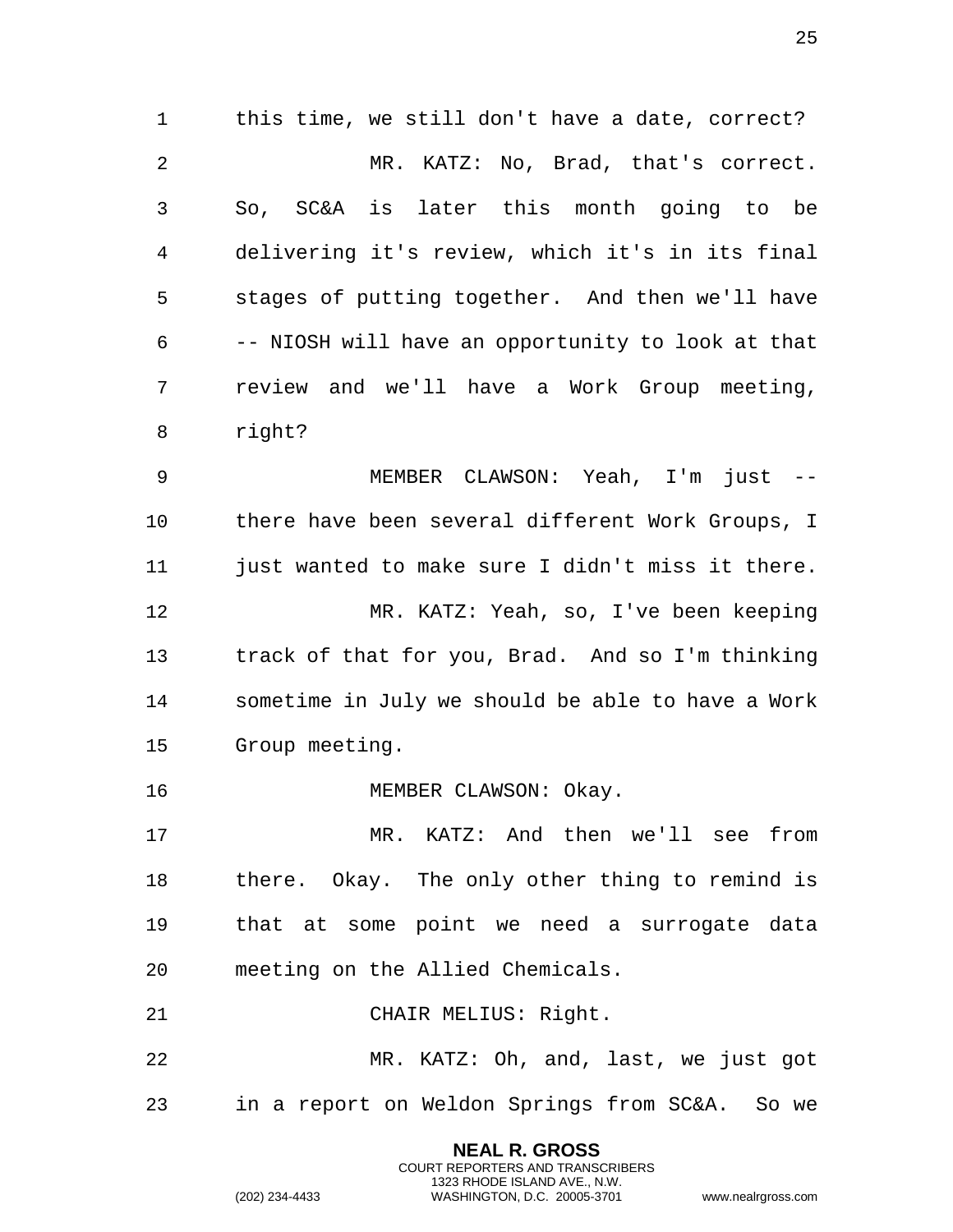1 need to give NIOSH some time to look at that 2 report. But it's not a such hefty thing and it 3 has a couple issues, so I've asked the NIOSH lead 4 to take a look at that and see when we might have 5 a Work Group meeting. It's possible we could be 6 wrapping things up on Weldon Springs. 7 Okay. That covers all the notes I 8 had. Thanks. Dr. Melius?

9 CHAIR MELIUS: So, based on all those 10 Work Group meetings, if any Board Members plan to 11 take vacation this summer, cancel.

12 (Laughter.)

13 CHAIR MELIUS: And same for SC&A and 14 NIOSH. No fishing trips, LaVon. Or are we past 15 that already?

16 MR. RUTHERFORD: I had one. I still 17 have my August fishing trip.

18 CHAIR MELIUS: Yeah, that's what I 19 thought. I couldn't remember.

20 (Simultaneous speaking.)

21 CHAIR MELIUS: Okay. Thanks, everybody

22 for that.

23 Next topic follows from that, the

**NEAL R. GROSS** COURT REPORTERS AND TRANSCRIBERS 1323 RHODE ISLAND AVE., N.W.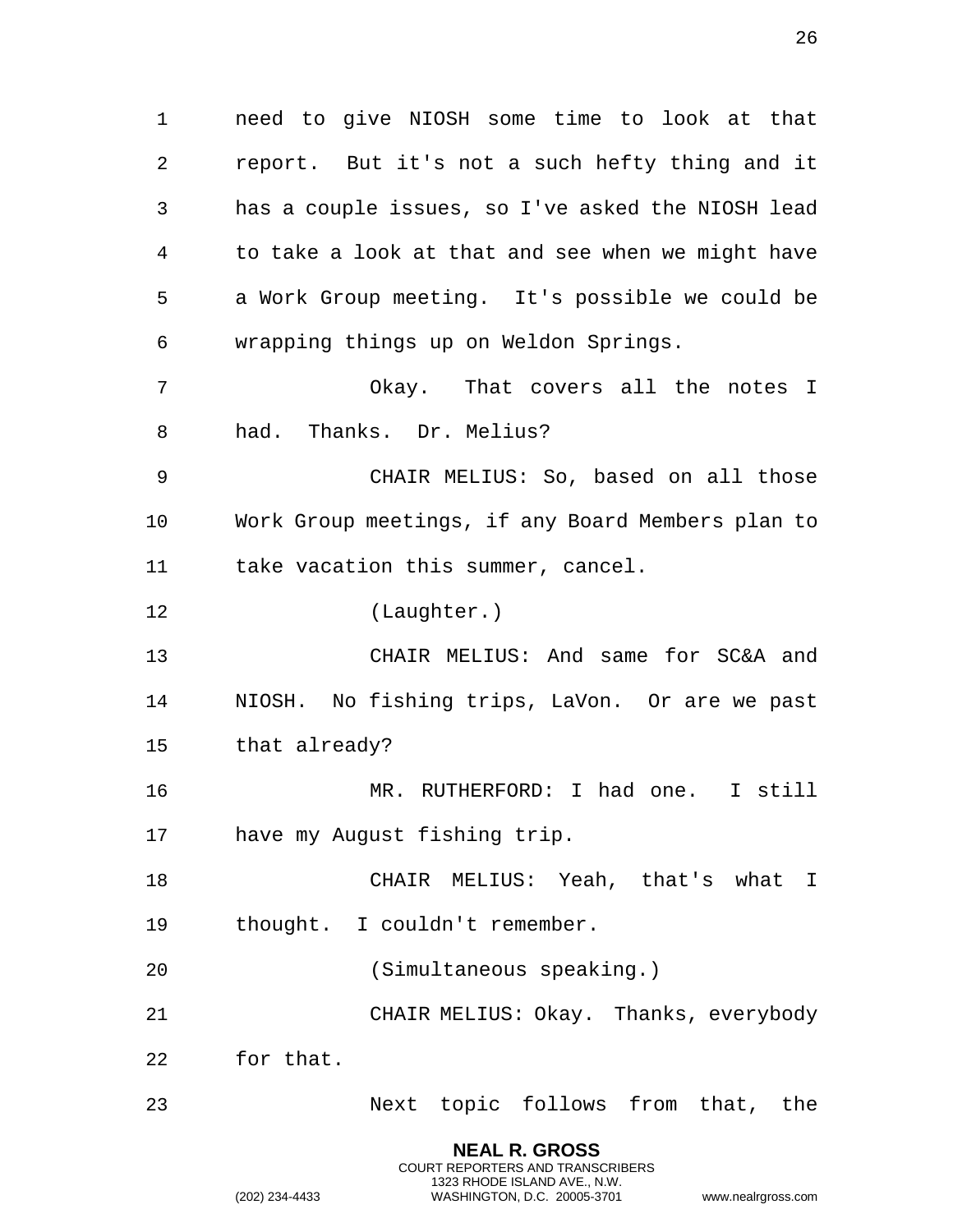1 August Board meeting.

## <span id="page-26-0"></span>2 **Plans for the August 2017 Board Meeting**

3 MR. KATZ: Yes, thanks. So I have a 4 draft with some very tentative items. And LaVon 5 noted that, actually, one of my items and I 6 discussed the others. But let me just run through 7 that.

8 So, for one, it's time for our annual 9 ethics training. We have a new ethics counselor, 10 which we'll welcome at this -- we won't welcome, 11 actually, in person -- but Ms. Leah Schomburg 12 from HHS is now handling this. So, we'll have 13 that at the end of the morning on the first day.

14 But the other items, substantive items 15 that day, other than the usuals: we have Pantex, 16 as Brad noted. We have that Site Profile review. 17 We have Pacific Proving Grounds, also a Site 18 Profile review, also wrapped up nicely.

19 **And then I have Fernald.** Of course, 20 that is contingent on it all going well at the 21 Work Group meeting sometime in July. So that's 22 speculative.

> **NEAL R. GROSS** COURT REPORTERS AND TRANSCRIBERS 1323 RHODE ISLAND AVE., N.W.

23 Then we have the INL SEC petition.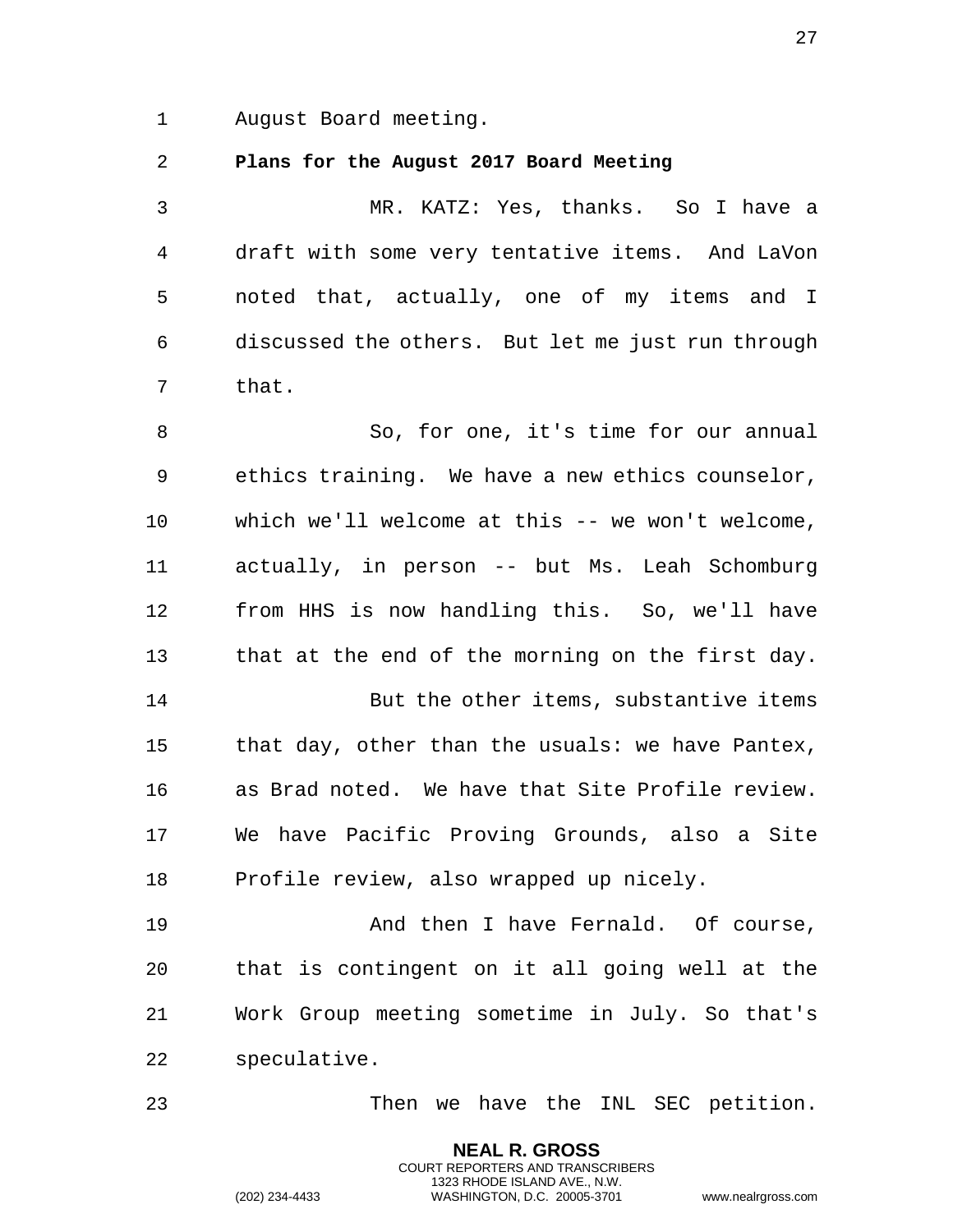The addendum or 83.14 for CPP, the extension. And we have Los Alamos, similarly presented. And then public comment. That does the first day. Second day, what we have is, Savannah River Site. Now, I've only given it a half an hour at this point, it's first thing in the morning, but depending on how much substance gets worked on at a Work Group meeting we'll have this summer, that may expand. We'll see. We have metals and controls, as you heard from LaVon. And Area IV Santa Susana. Then after lunch, we have another, now

 highly speculative, as LaVon said, is Ames. And then there's the Board work session, right now.

 We also have, depending on these other Work Groups that I just ran through, we might have something else, even if something falls off, to substitute another Site Profile review to plug in.

 So it looks like a very solid day-and- a-half and possibly going into the afternoon considerably on the second day.

And we have pinned down, we do have a

**NEAL R. GROSS** COURT REPORTERS AND TRANSCRIBERS 1323 RHODE ISLAND AVE., N.W.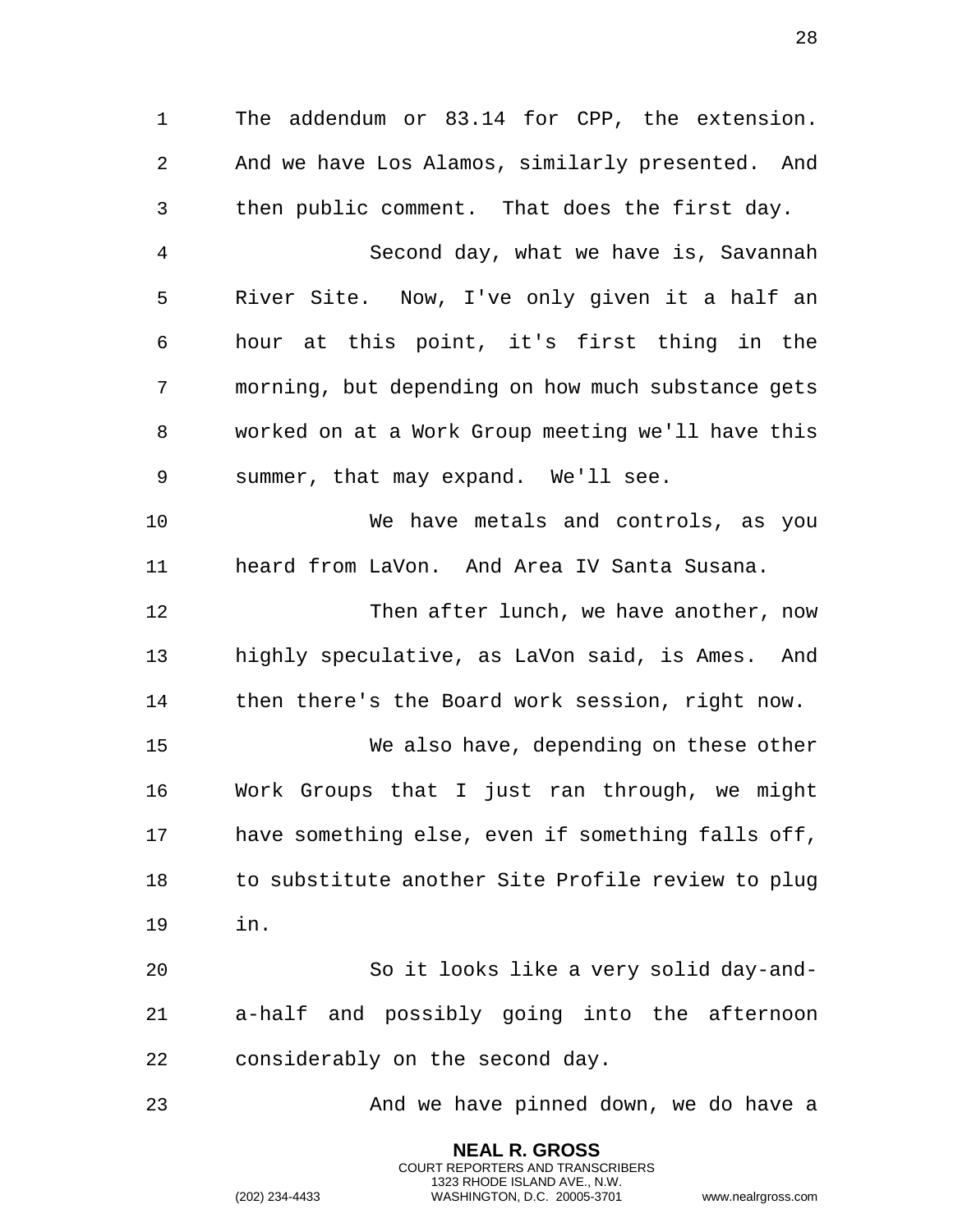1 hotel. We don't have a contract yet, but we have 2 a hotel in Santa Fe. So it will be there, that's 3 for sure.

4 And that's it. Any questions or 5 discussions?

6 CHAIR MELIUS: This is Jim. I think 7 Ted and I talked about this yesterday, and so I 8 think it is a good possibility we'll stretch into 9 the afternoon of the second day.

10 So, maybe, Ted, when you, or you or 11 Zaida, send out the information on the hotel and 12 we start to make arrangements, travel 13 arrangements, around that time, you can sort of 14 give people a better idea of when we will -- how 15 long the meeting will go.

16 But I'm pretty sure it's going to 17 extend into the afternoon of the second day. So, 18 I guess, think of your itinerary accordingly and 19 your time commitment for this one.

20 MR. KATZ: Alright. Yes, thanks. 21 CHAIR MELIUS: Ted, in terms of being 22 able to notify when we get the hotel contract or

> **NEAL R. GROSS** COURT REPORTERS AND TRANSCRIBERS 1323 RHODE ISLAND AVE., N.W.

 $23 - -$ 

29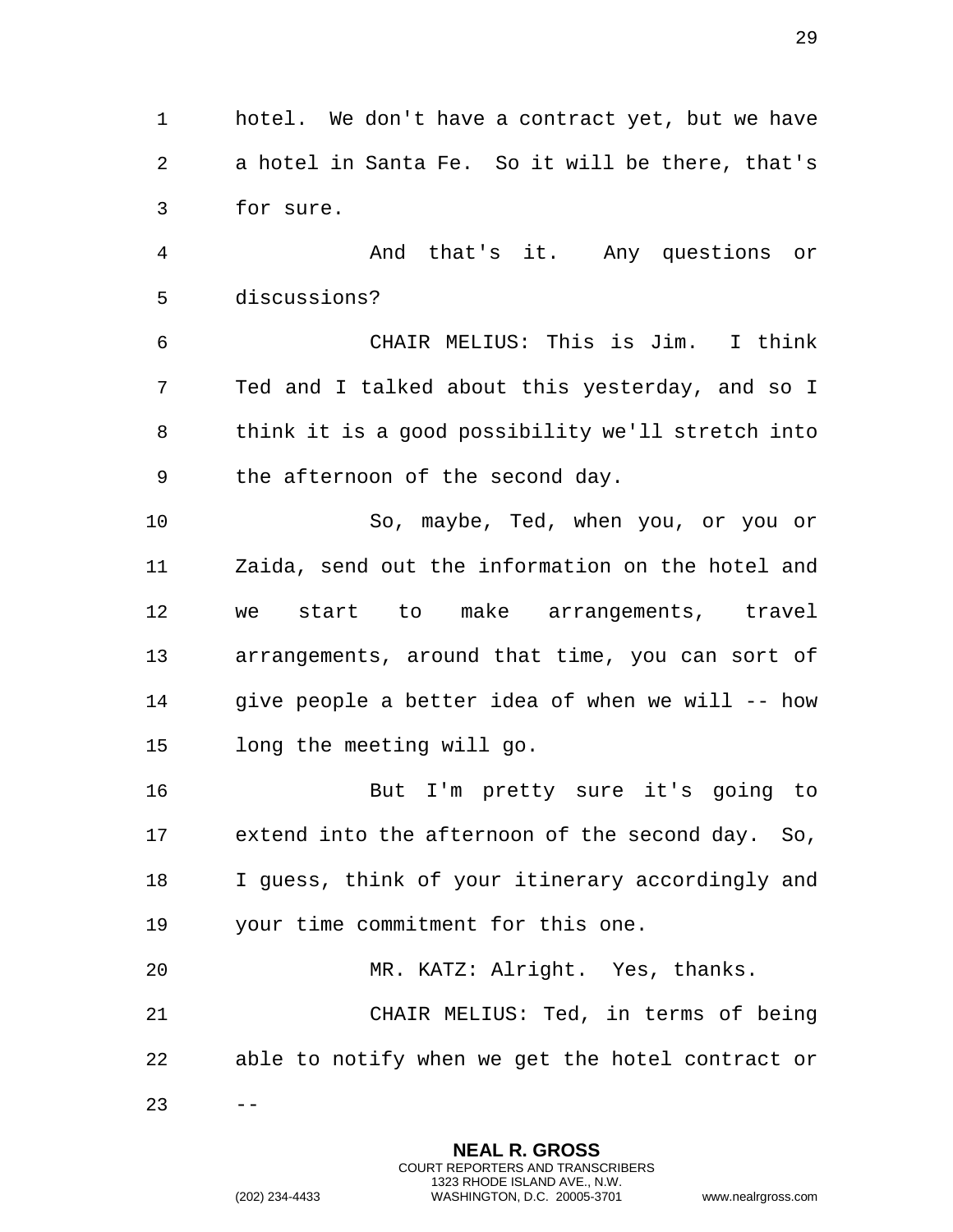1 MR. KATZ: Yeah. So, I think that's 2 coming relatively soon. And we may not have 3 things firmed up in terms of the agenda, but I'll 4 definitely keep everybody up-to-date as the 5 agenda develops. 6 CHAIR MELIUS: Good. Okay. Any other 7 questions on the August Board meeting? 8 Okay. I think that's it. I don't 9 think we have any other business, so I think we 10 can have a motion to adjourn. 11 MEMBER MUNN: So moved. 12 CHAIR MELIUS: Okay. Wanda and -- 13 MEMBER LEMEN: Seconded. 14 MEMBER CLAWSON: Second. 15 CHAIR MELIUS: I missed the second, who 16 was the second? 17 MEMBER CLAWSON: Brad. 18 MEMBER LEMEN: This is Dick. 19 CHAIR MELIUS: Oh, Dr. Lemen. We'll 20 give Dr. Lemen a -- 21 MEMBER CLAWSON: What, he shows up once 22 or twice a year and you give him the credit? I 23 see.

> **NEAL R. GROSS** COURT REPORTERS AND TRANSCRIBERS 1323 RHODE ISLAND AVE., N.W.

(202) 234-4433 WASHINGTON, D.C. 20005-3701 www.nealrgross.com